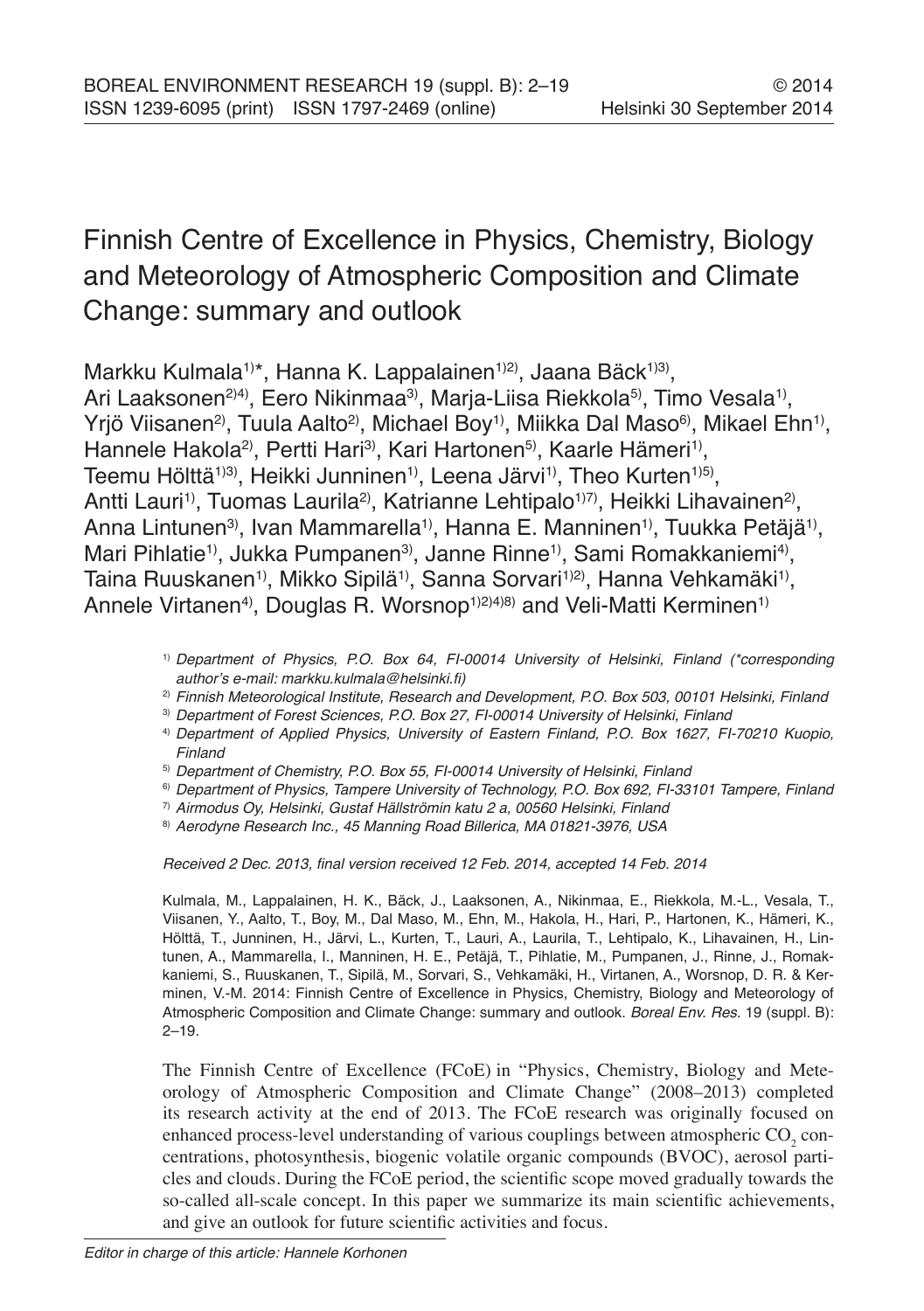## **Background**

The atmosphere forms a major part of the environment to which life on Earth is sensitively responsive. The atmosphere closely interacts with the biosphere, hydrosphere, cryosphere and lithosphere on time scales from seconds to millennia (Wanner *et al*. 2008). Changes in one of the components are directly or indirectly communicated to the others via intricately linked processes and feedbacks. A good example of this are atmospheric aerosols that have motivated much research in recent years due to their important role in the global radiation budget, cloud formation and human health (e.g. Russell and Brunekreef 2009, IPCC 2013). Concentrations and properties of atmospheric aerosol particles are tightly connected with greenhouse gases and reactive trace gases via physical, chemical and biological processes occurring in the atmosphere, biosphere and at their interface (Arneth *et al*. 2010, Carslaw *et al*. 2010, Mahowald 2011). In addition to various natural feedback mechanisms, complicated couplings between atmospheric aerosols, greenhouse gases, trace gases, air quality and climate are greatly affected by human and societal actions, such as emission policy, forest management and land use change (Arneth *et al*. 2009, Raes *et al*. 2010, Shindell *et al*. 2012).

The backbone of the scientific approach has been the supra-disciplinary research work by different teams from the Departments of Physics, Chemistry and Forest Sciences at the University of Helsinki, the Finnish Meteorological Institute and the Department of Physics at the University of Eastern Finland. Before the beginning of the recent FCoE period in 2008, we had formulated our FCoE objectives in the following way: "Our main objective is to contribute **to the reduction of scientific uncertainties concerning global climate change issues, particularly those related to aerosols and clouds**. We aim at creating a **deep understanding of the dynamics of aerosol particles and ion and neutral clusters in the lower atmosphere, with the emphasis on biogenic formation mechanisms and their linkage to biosphere-atmosphere interaction processes, biogeochemical cycles and trace gases**". The relevance and usage of the results

in the context of global-scale modelling, and the development and utilization of the newest measurement techniques are addressed. The cores of the activities are (a) in continuous measurements and database of atmospheric and ecological mass fluxes and aerosol precursors and  $CO_2/a$ erosol/ trace gas interactions in SMEAR field stations and Pallas-Sodankylä GAW station, and (b) in focused experiments and modelling to understand the observed patterns."

While the FCoE research was originally focused on an enhanced process-level understanding of various couplings between atmospheric  $CO<sub>2</sub>$  concentrations, photosynthesis, biogenic volatile organic compounds (BVOC), aerosol particles and clouds (e.g. Kulmala *et al*. 2004), the scientific scope of the FCoE moved gradually towards the so-called all-scale concept (Kulmala *et al*. 2011b). This means in practice that the relevance and usage of the scientific outcome, starting from the molecular scale, can be applied and up-scaled to the context of global-scale phenomena, such as the prediction of climate change. Today, the scientific orientation of the FCoE research community is called "Atmospheric Science — From Molecular and Biological processes to The Global Climate" (ATM), which will also be the name of the new, third FCoE, targeted for the years 2014–2019. Here, we will summarize briefly the scientific progress made during the period 2008–2013 and then outline our new research priorities for the third FCoE period.

## **Scientific progress**

The scientific work of the FCoE was originally divided into five thematic areas closely interacting with each other: (1) formation and growth of atmospheric aerosol particles, (2) ions and clusters, (3) aerosol–cloud interactions, (4) biosphere–atmosphere interactions, and (5) earth system behaviour. For each of the themes, we further defined a few research topics within which we expected scientific breakthroughs during the period 2008–2013. In the following subsections we will summarize our progress toward the anticipated scientific breakthroughs.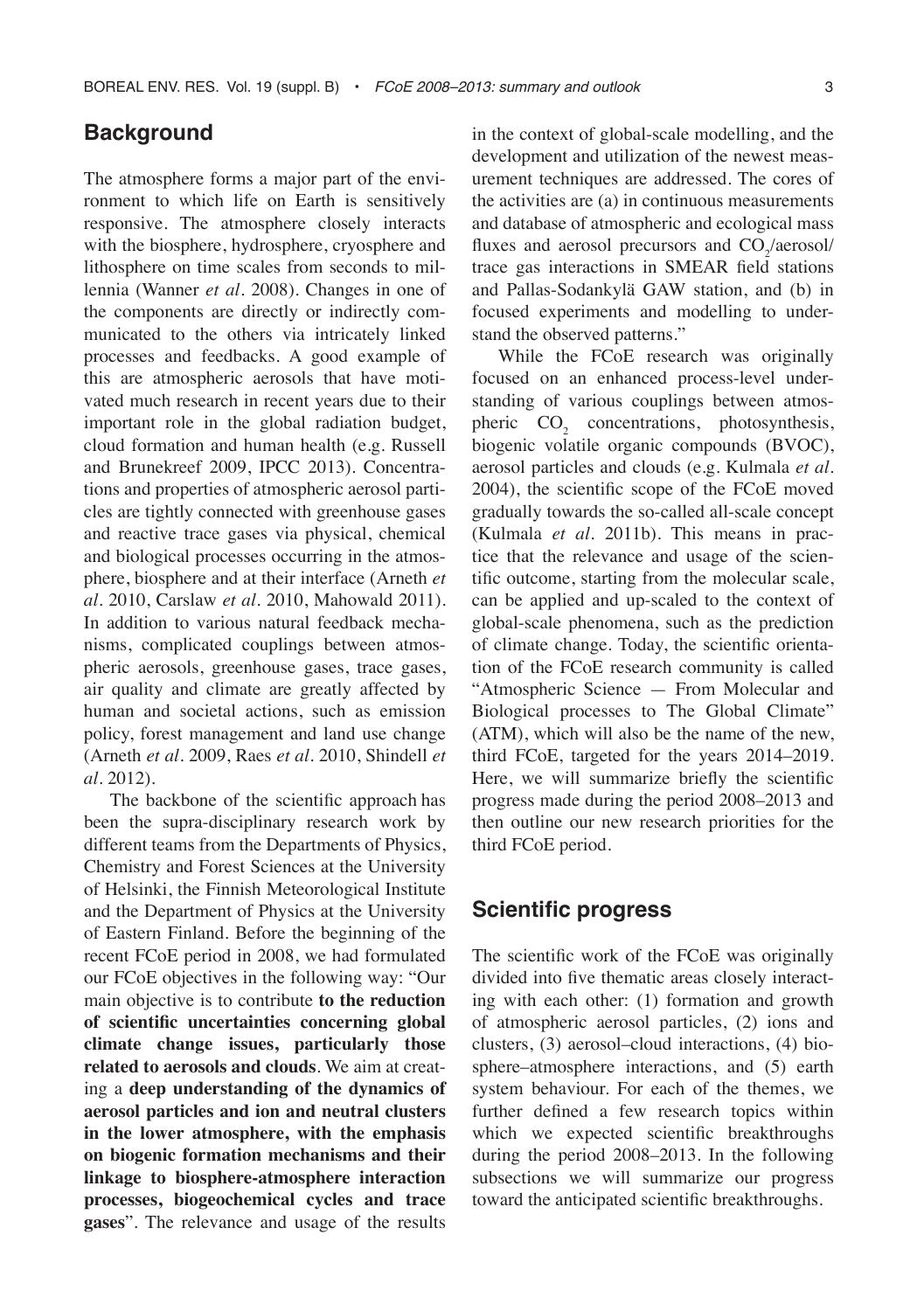### **Formation and growth of atmospheric aerosol particles**

Pre-defined topics for expected scientific breakthroughs:

- Detection of nucleation mode (3–25 nm) particle composition using newly developed novel instrumentation.
- Understanding the formation and growth mechanisms of secondary biogenic aerosol particles.
- Parameterized formation and growth mechanisms for global climate models.

Knowledge about the chemical composition of nucleation mode particles is crucial to the understanding of atmospheric aerosol formation because such information serves as a link between atmospheric chemistry, formation of new particles, their growth and subsequent cloud condensation nuclei (CCN) production (Riipinen *et al*. 2011, Mauldin *et al*. 2012, Kulmala *et al*. 2014a). Globally, the importance of organic compounds has been identified (Jimenez 2009, Crippa *et al*. 2013). However, low mass concentration at sizes of the nucleation mode hinders the specification of the chemical composition of these particles. We developed novel techniques to overcome this boundary (e.g. Parshintsev *et al*. 2011, Ruiz-Jimenez *et al*. 2011). Joint field studies with international collaborators have identified the importance of acid-base chemistry, sulphuric acid, amines as well as organic compounds (Smith *et al*. 2010, Ruiz-Jimenez 2012, Pennington *et al*. 2013, Vogel *et al*. 2013) in the formation and growth of atmospheric aerosol particles.

In order to enhance our understanding of the formation and growth mechanisms of secondary biogenic aerosol particles, we continued longterm measurements at several field sites, initiated new long-term measurements, carried out intensive campaigns at selected sites, and outlined general guidelines for investigating atmospheric nucleation and growth (Kulmala *et al*. 2012). As an overall summary of this work, we introduced a new, observational-based framework on atmospheric aerosol formation (Kulmala *et al.* 2013b). This framework combines in a consistent way (i) molecules, small atmospheric clusters and growing nanoparticles, (ii) sulphuric acid, strong bases and organic vapours, and (iii) various dynamical processes. The framework confirms that the aerosol formation is essentially a twostep process. The first step involves nucleation or, more precisely, the formation of stabilized clusters, and this process seems to take place almost continually. The second step, characterized by an enhanced cluster growth due to the activation of the growing clusters by organic vapours, determines the formation rate of 3 nm particles and is efficient only during periods of active aerosol formation.

The existing nucleation parameterizations based on the classical nucleation theory were shown to have serious problems when compared with field and laboratory experiments (Sipilä *et al*. 2010, Kerminen *et al*. 2010). As a result, we started developing semi-empirical parameterizations where the nucleation rate follows a simple power law dependence on the gaseous sulphuric acid concentration in line with either a kinetic or activation-type nucleation process (Weber *et al*. 1996, Kulmala *et al*. 2006). We derived and tested several forms of such parameterizations based on available field measurement data, and some of the parameterizations included the effect of organic vapours in addition to sulphuric acid (Paasonen *et al*. 2010). We developed further our earlier parameterizations that convert the nucleation rate to the apparent formation rate of particles at some desired diameter (Lehtinen *et al*. 2007, Anttila *et al*. 2010), a feature needed by most large-scale modelling frameworks. Our new parameterizations have been applied widely to investigating the global aerosol budgets and indirect radiative effects caused by nucleation (Wang and Penner 2009, Kazil *et al*. 2010, Makkonen *et al*. 2012a).

#### **Ions and neutral clusters**

Pre-defined topics for expected scientific breakthroughs:

- Detection of neutral clusters using novel instrumentation.
- Reliable *ab initio* calculations on formation of neutral clusters.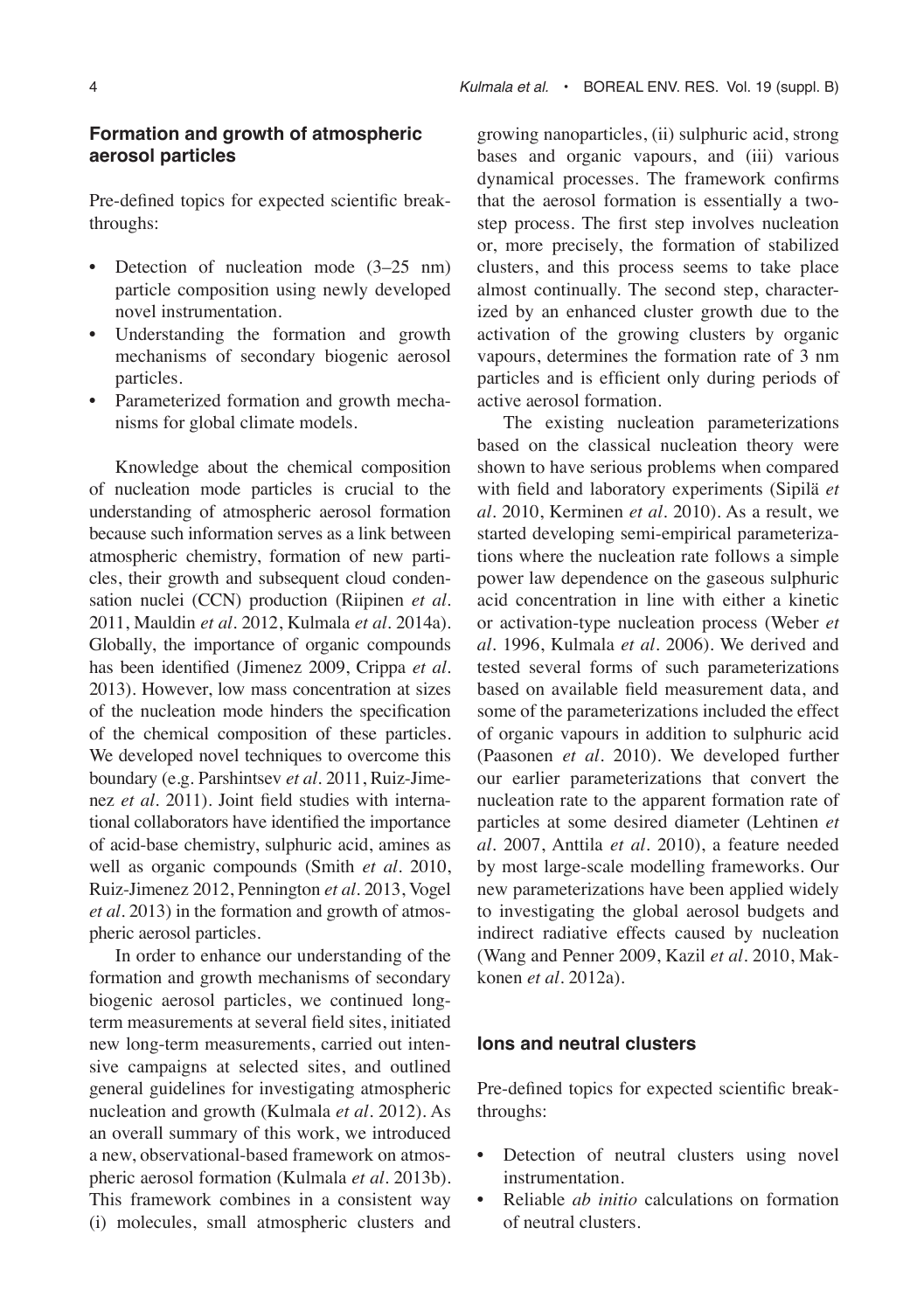- Understanding the atmospheric nucleation mechanism.
- Global map of ion cluster properties.

The key to understanding atmospheric nucleation is in direct observations of the concentration and composition of the freshly formed clusters. While the capacity to detect ions has been available for years (Hirsikko *et al*. 2011), neutral clusters have been beyond the measurement techniques until recently (Kulmala *et al*. 2013b). In short, our work within the FCoE approached the critical size range from two different directions.

Firstly, we improved Condensation Particle Counters (McMurry 2000), especially their ability to count particles smaller than 3 nm in diameter. This path includes the improvement of the Pulse-Height Analysis method (Saros *et al*. 1996) to cope with the homogeneous nucleation and still be able to determine concentrations of atmospheric particles at sizes < 3 nm (Sipilä *et al*. 2009, Lehtipalo *et al*. 2009, 2010). The major breakthrough in CPCs was the combination of a mixing type approach (Sgro and Fernández de la Mora 2004) with di-ethylene glycol as the working fluid (Iida *et al*. 2009). This work pinnacled in the Particle Size Magnifier, PSM (Vanhanen *et al*. 2011) which is capable of detecting particles down to about 1 nm in mobility diameter.

The second approach was to develop mass spectrometers capable of sampling from ambient pressure with a high enough throughput while being sensitive enough for atmospheric ion concentrations. This was realized in an Atmospheric Pressure interface Time-Of-Flight mass spectrometer (APiTOF; Junninen *et al*. 2010). Without any pre-treatment of the sample, APiTOF is capable of quantifying the chemical composition of atmospheric cluster ions (Ehn *et al*. 2010). The results indicated that the ion population is dominated by strong acids and bases in negative and positive polarities, respectively. The key development was to accompany APiTOF with chemical ionization (CI) following the design by Eisele and Tanner (1991). This technology is used for sulphuric acid measurements (e.g. Petäjä *et al*. 2009, Sipilä *et al*. 2010). The Chemical Ionization APiTOF (Jokinen *et al*. 2012) has proven to be a robust technique that can detect

not only sulphuric acid and its clusters (Petäjä *et al*. 2011, Almeida *et al*. 2013) but also highlyoxidized organic vapours and clusters (Ehn *et al*. 2012, Schobesberger *et al*. 2013).

The benefit of these two approaches is that we are both able to determine the concentration with single-particle resolution and to determine the chemical composition of the particles at the same time. The real benefit of these techniques arises from their utilization together (Kulmala *et al*. 2013b) for probing the initial steps of atmospheric nanoparticle formation. The next steps of the development will include optimization and refinement of the techniques as well as expansion of the ionization to include different reagent ions to widen the spectrum of clusters that we are able to measure. The work is already on-going (Kangasluoma *et al*. 2013, 2014, Lehtipalo *et al*. 2014, Wimmer *et al*. 2013, Taipale *et al*. 2014).

Quantum chemical methods have become a powerful tool for investigating the molecular mechanisms responsible for atmospheric cluster formation, for getting information about the composition and stability of molecular clusters, and for interpreting experimental results. The main results of our quantum chemical studies were predicting, prior to experimental verification, the enhancement of sulphuric acid nucleation by amines at atmospheric trace concentrations (Kurtén *et al*. 2008), and subsequent near-quantitative modelling of the acid-amine cluster formation process (Almeida *et al*. 2013) using our cluster dynamics code (McGrath *et al*. 2012). Another key result was the prediction (Kurtén *et al*. 2011) of a rapid rate constant for the oxidation of  $SO_2$  by Criegee Intermediates, which turned out to have significant implications in ambient conditions (Mauldin *et al*. 2012, Boy *et al.* 2013). We also used quantum chemical data for connecting experimental observations of charged cluster distributions to the corresponding neutral distributions (e.g. Olenius *et al*. 2013a) and assessed the validity of some fundamental assumptions commonly made in both theoretical and experimental nucleation studies (Olenius *et al*. 2013b).

Besides the new observational-based framework on atmospheric aerosol formation discussed in the previous subsection, we received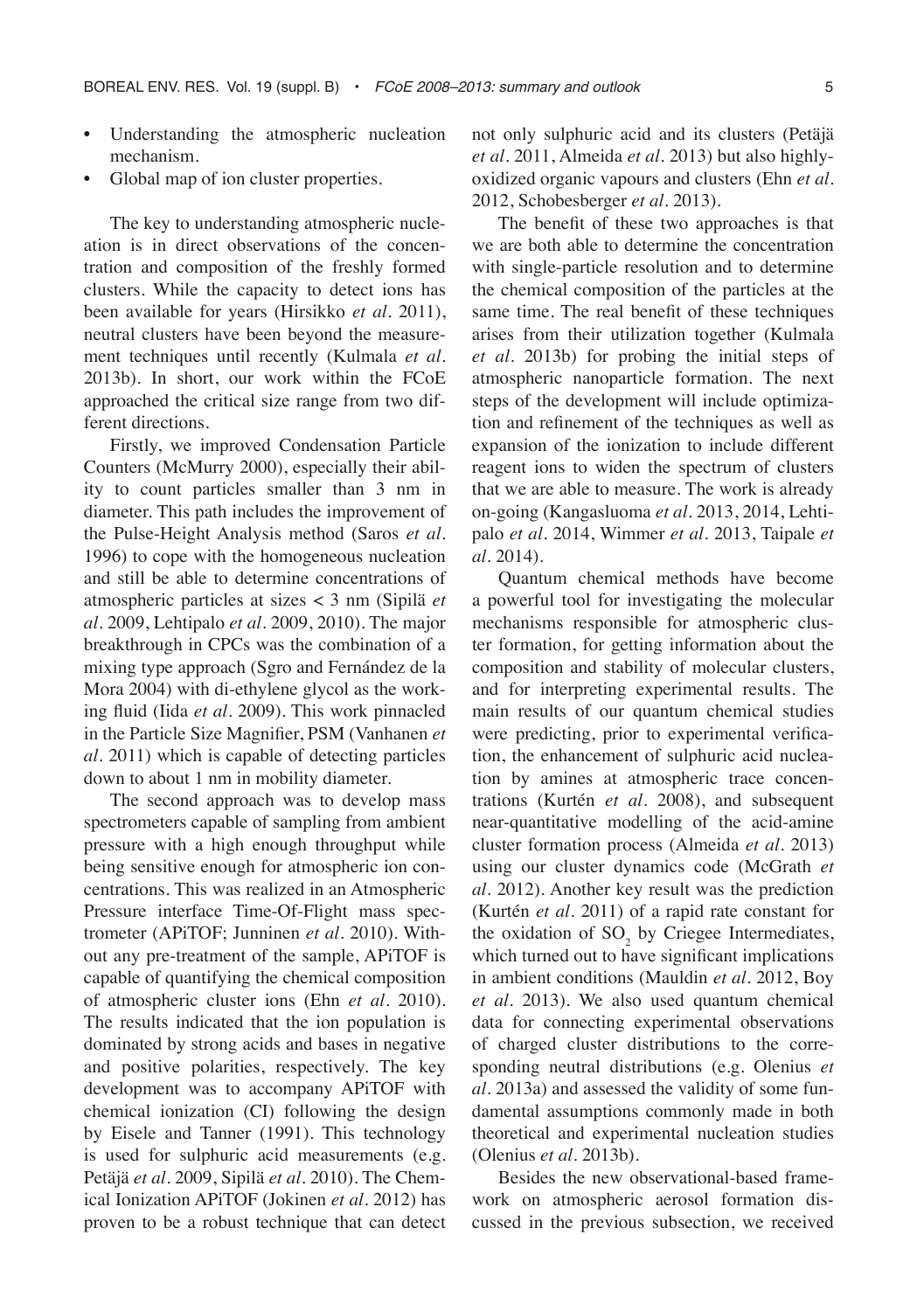plenty of new insight into atmospheric nucleation mechanisms. The results indicate that a comprehensive data on precursor concentrations, oxidant levels, cluster concentrations and their composition is needed to understand the atmospheric aerosol formation (Kulmala *et al*. 2013b). Both sulphuric acid and stabilizing bases are needed for the initial formation of clusters with enough stability (Almeida *et al*. 2013). The organic vapours participating already at the clustering stage and enabling the growth to larger sizes add further complexity (Schobesberger *et al*. 2013). Taken together, our findings emphasize the crucial importance of initial clustering and stability of the clusters as well as an important role of organic compounds in atmospheric new particle formation and the usual dominance of neutral nucleation pathways over ion-induced nucleation in the lower troposphere (Kulmala *et al*. 2013b).

By coordinating the application of air ion and cluster mobility spectrometers for more than one year across Europe, we constructed the first large-scale data set on the formation and growth rates of neutral and charged 2-nm diameter aerosol particles (Manninen *et al*. 2010). We also reviewed the published literature on atmospheric ions (Hirsikko *et al*. 2011), with the main focus on measured ion concentrations and their association with atmospheric nucleation.

#### **Aerosol-cloud interactions**

Pre-defined topics for expected scientific breakthroughs:

- Quantitative understanding of CCN production from nucleation events in present and pre-industrial conditions.
- The effect of trace gases on CCN activation as a function of pollution.
- Parameterised CCN, cloud droplet and rain droplet formation mechanisms for global models.

We previously demonstrated that atmospheric nucleation is capable of producing new CCN (Lihavainen *et al.* 2003, Laaksonen *et al.* 2005), and that the same particles may ultimately participate in cloud droplet activation (Kerminen *et al.* 2005). During the latest FCoE period, we investigated this topic systematically with the help of field observations (e.g. Sihto *et al.* 2011, Kyrö *et al.* 2013), large-scale model simulations (Spracklen *et al*. 2008, Merikanto *et al*. 2009, Makkonen *et al*. 2012a, 2012b) and combinations of these two approaches (Laakso *et al*. 2013). We found that CCN production associated with atmospheric nucleation is a frequent and widespread phenomenon in the continental boundary layer, likely so in the free troposphere as well, and that the character of this phenomenon has probably changed considerably from pre-industrial times to the present. Our synthesis on this topic revealed that quantifying the role of nucleation on atmospheric nucleation on CCN formation requires (i) better understanding of the factors controlling atmospheric CCN production, (ii) detailed information on the properties of both primary and secondary CCN and their interactions, and (iii) studies where field measurements will be combined with regional or large-scale model simulations (Kerminen *et al*. 2012).

The CCN activity of aerosol can be enhanced by semi-volatile aerosol components that condense onto aerosol particles prior to the cloud droplet formation. The aerosol composition measurements conducted at the Puijo station support the theory by showing that semi-volatile compounds favour the partitioning into cloud droplets inside the cloud (Hao *et al*. 2013). To estimate the climatic significance of this effect, we performed the first global simulations and found that atmospheric nitric acid is causing a radiative forcing of  $-0.46 \pm 0.25$ W m–2 through aerosol indirect effects (Makkonen *et al*. 2012c). However, the experimental quantification of CCN activity enhancement is still lacking, since in the current state-of-the-art CCN counter design semi-volatile compounds are more likely to evaporate from particles than to condense onto them (Romakkaniemi *et al*. 2013). In several studies, surface-active compounds have been speculated to affect the cloud droplet formation, although the theory of surface partitioning does not support these findings (Sorjamaa and Laaksonen 2006), and even in the case of semi-volatile surfactants the effect on CCN activity is very small (Romakkaniemi *et al*.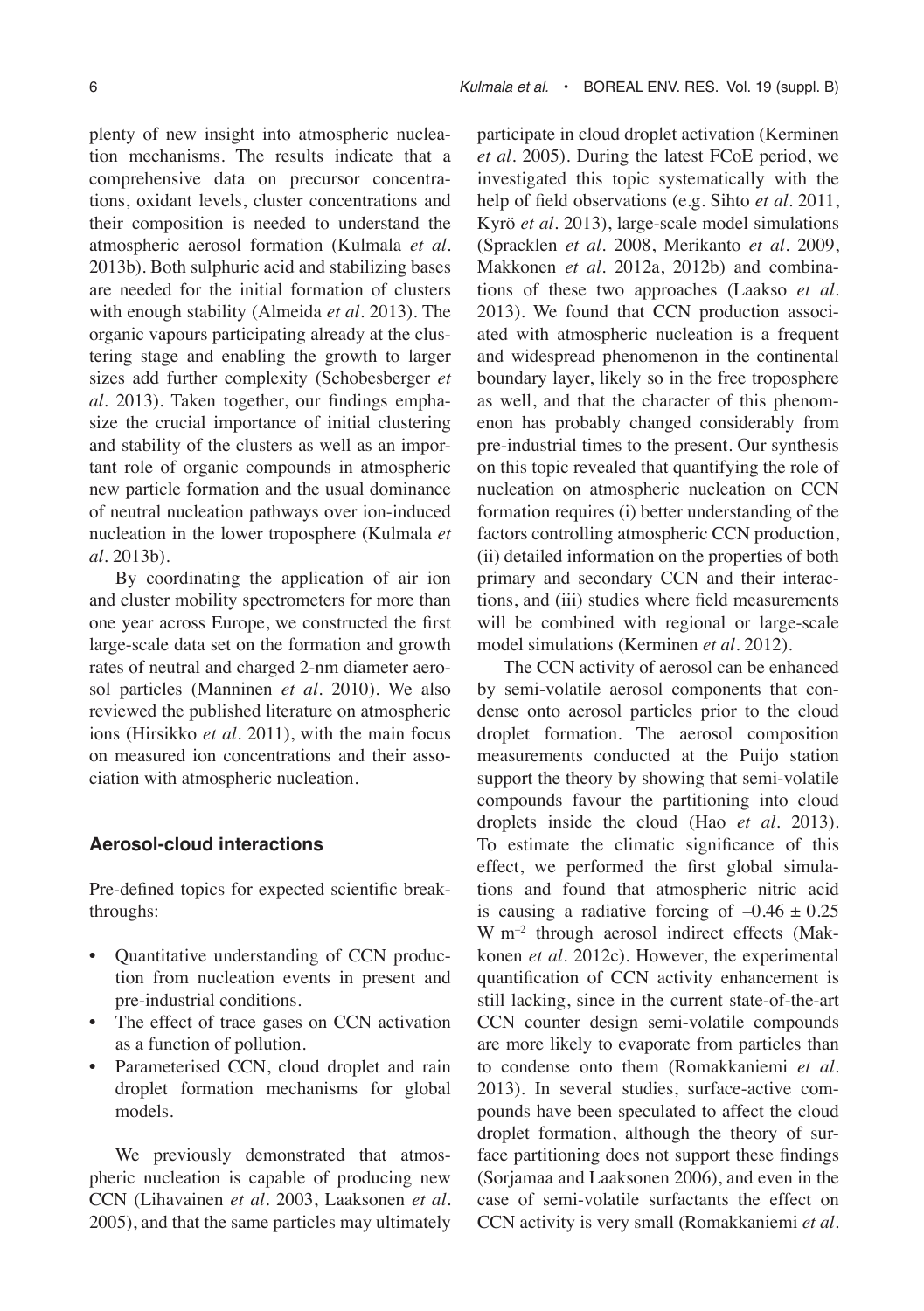2011). We parameterized the surfactant partitioning (Raatikainen and Laaksonen 2011, Prisle *et al*. 2011), and found that in the global scale the effect on global radiation budget was negligible if surfactants are represented with state of the art methods (Prisle *et al*. 2012).

Field measurements conducted at the Hyytiälä, Pallas and Puijo stations showed that in order to derive the CCN number concentration, information about the size-resolved aerosol composition is needed (Anttila *et al*. 2009, 2012, Paramonov *et al*. 2013, Jaatinen *et al*. 2014). Studies on aerosol–cloud interactions in (boreal) boundary-layer clouds showed that at low aerosol concentrations, the cloud droplet number concentration is linearly dependent on the accumulation mode particle number concentration, but due to low updrafts in these clouds the aerosol effect saturates already at concentration exceeding 300 cm–3 (Lihavainen *et al*. 2010, Romakkaniemi *et al*. 2012, Ahmad *et al*. 2013). We developed parameterizations with different levels of details to take into account the influence of the aerosol size distribution on cloud droplet formation (Kivekäs *et al*. 2008, Barahona *et al*. 2010).

#### **Biosphere-atmosphere interactions**

Pre-defined topics for expected scientific breakthroughs:

- Quantification of oxidized volatile organic compound (OVOC) emissions from boreal ecosystems.
- Detection and understanding of annual patterns of BVOC, other trace gases and aerosol particle fluxes.
- Clarifying and quantifying processes behind BVOC formation and their acclimation to climate and atmospheric variation at different time scales.
- Quantification of the role of root exudates in forest carbon balance.
- Interaction between radiation distribution, soil water and gross primary production (GPP).

Biogenic volatiles contribute to the growth of

freshly-formed aerosol particles, and therefore knowledge of variations in BVOC emissions and the drivers controlling their atmospheric concentrations is crucial for understanding the aerosol processes. The most important compounds emitted by the Scots pine are the monoterpenes  $\alpha$ -pinene and  $\Delta$ <sup>3</sup>-carene and the sesquiterpenes *β*-caryophyllene and *α*-farnesene (Hakola *et al*. 2006, Yassaa *et al*. 2012). Interestingly, each pine tree emits a specific, inherited monoterpene blend, which has important implications for the atmospheric chemistry and emission models, often parameterized using only information from one individual tree (Bäck *et al*. 2012, Yassaa *et al*. 2012, Kajos *et al*. 2013). Large fluxes of OVOCs, including methanol, acetone and acetaldehyde, were measured especially during the period of the fast growth in spring (Aalto *et al*. 2014), as well as from soil fungi and ground vegetation (Bäck *et al*. 2010, Aaltonen *et al*. 2012b). For the first time, freshwater vegetation was also identified as an aerosol-precursor source (Kyrö *et al*. 2013).

The BVOC fluxes are highly variable in time and related to both biological and environmental drivers. In short term, emissions of monoterpenes show a clear temperature-dependency owing to the exponential relationship between their volatility and temperature (Guenther *et al.* 1993). However, about 40% of the recently assimilated carbon in emissions indicates a strong lightdependency and relationship with photosynthetic carbon as well (Ghirardo *et al.* 2010). In addition to short-term drivers, medium-term changes in conditions affect the emission capacity (Lappalainen *et al.* 2013, Peräkylä *et al.* 2014). Emissions and air concentrations of most BVOCs peak in summer, while in winter the concentrations are very low. The diurnal variability in BVOC concentrations is affected by the friction velocity and boundary layer conditions, which cause a build-up in the poorly-mixed layer at night time (Hakola *et al.* 2012).

The forest floor plays a substantial role in the total VOC emissions of the boreal forest ecosystem both in summer and in winter (Aaltonen *et al.* 2011, 2012a, 2012b). The density of the canopy influences the chemical degradation of the VOC flux from the forest floor by hindering transport and thus prolonging the transport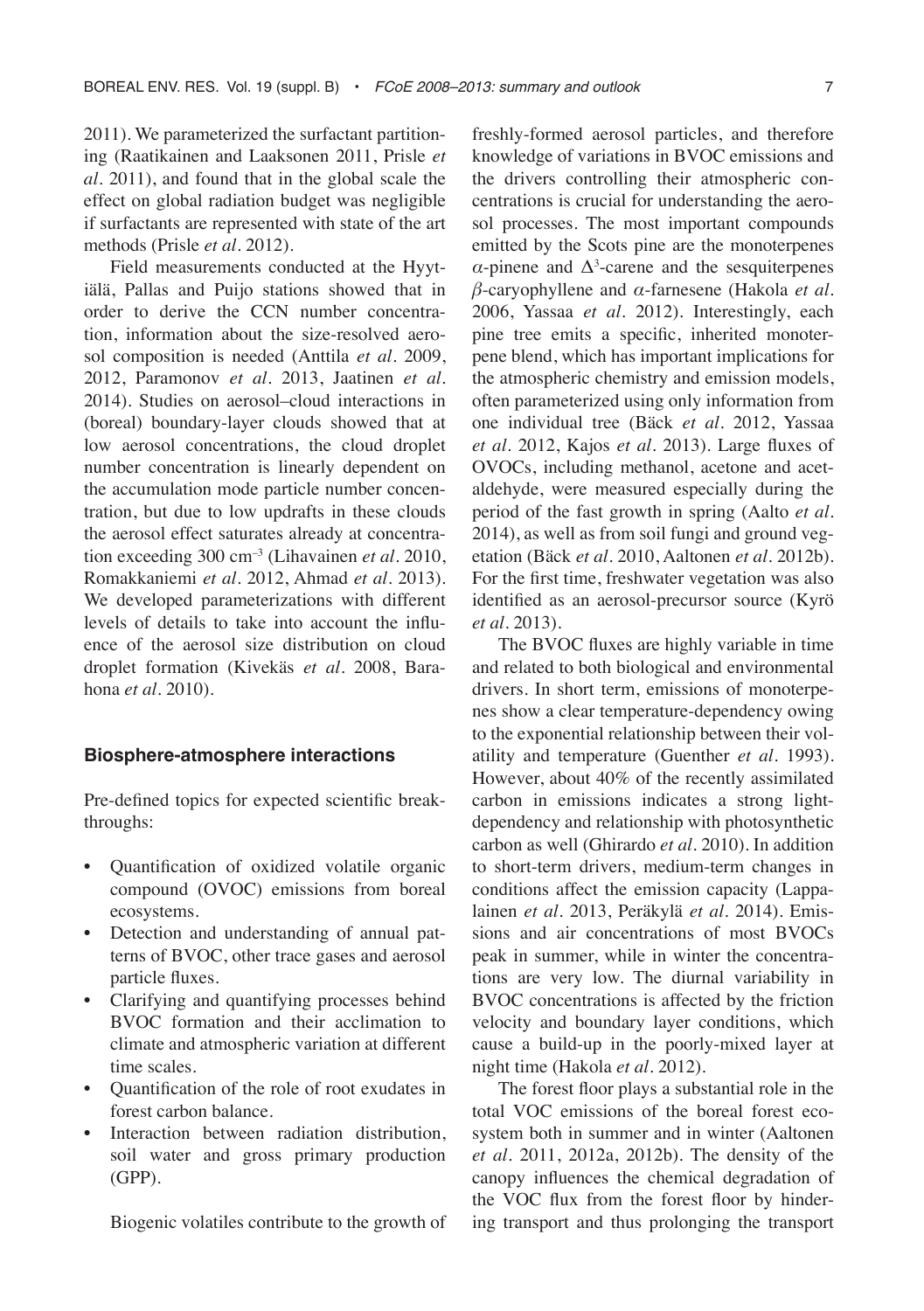time (Rinne *et al.* 2012), and affects the VOC lifetimes by influencing the concentrations of oxidants. For reactive compounds like caryophyllene, the effect of chemistry is considerable especially at nighttime, and the calculated fluxes are seriously underestimating the actual emissions.

Ecosystems are key components in biogeochemical cycles and contribute to climate change by exchanging carbon, nitrogen and water between atmosphere, vegetation and soil. We quantified the carbon, nitrogen and water balances of the pine forest stand (Ilvesniemi *et al.* 2009, 2010, Kolari *et al*. 2009, Korhonen *et al*. 2013). In a closed-canopy pine stand, trees contribute almost 90% of the ecosystem gross primary production (GPP). The highest cumulative, annual net carbon uptake coincides with the earliest onset of growing season (Kolari *et al*. 2009), whereas warm autumns result in an increased respiration (Vesala *et al*. 2010). A novel approach to measuring photosynthesis and GPP is using optical signals. A theoretical model framework with a number of novel chlorophyll fluorescence parameters allowed us to study in detail the seasonal acclimation of photosynthesis in field conditions (Porcar-Castell *et al*. 2011, 2012).

Trees emit significant amounts of carbon to the soil as root exudates which sustain mycorrhizal fungal symbionts and other groups of specialized micro-organisms, and contribute to the net carbon balance of forest stands (Pumpanen *et al*. 2009, 2012, Heinonsalo *et al*. 2010). Roots and rhizosphere play an important role in the mineralization of soil organic matter that contains large amounts of immobilized nitrogen. The response of the mineralization of old soil organic matter to easily decomposable carbon substrates is much stronger in the presence of living root system than in bare soil without roots (Lindén *et al*. 2013). Thus, the feedbacks between soil, rhizosphere and above ground parts of plants should be taken into consideration in soil organic matter decomposition models which are used as part of larger ecosystem carbon cycle models or coupled climate carbon circulation models. The forest growth analysis underlines the importance of nitrogen (Magnani *et al*. 2008, Hari *et al*. 2013), as the boreal forest

ecosystems are far from being nitrogen saturated (Korhonen *et al*. 2013).

With an evolutionary optimization principle in leaf stomatal control, it is possible to predict very accurately the tree gas exchange (Hari *et al*. 2009). The stomata regulate the leaf gas exchange to maximize assimilate transport from leaves to carbohydrate sinks, such as growing tissues or soil (Nikinmaa *et al*. 2013). This links stomata functioning and photosynthetic production mechanistically to plant structure and water transportation, which is vulnerable to freezing and cavitation, i.e. to phase change from liquid to ice or gaseous. We found that xylem anatomy regulates the sizes of nuclei catalysing freezing and drought cavitation within plants thus linking together adaption of plants to cold and drought stress (Lintunen *et al*. 2013).

The annual ecosystem respiration shows substantially greater temperature sensitivities in aquatic ecosystems compared with terrestrial ecosystems (Yvon-Durocher *et al*. 2012). This can be due to differences in the importance of variables other than temperature, such as the primary productivity and terrestrial carbon inputs to the aquatic systems. In boreal regions, lakes are net sources of carbon, and in our case in southern Finland the lake was emitting between 70 and 100 g C  $m^{-2}$  each year. When compared with the surrounding forest, which was a net carbon sink, the emissions from the lake were enough to offset about 10% of the forest's annual carbon sequestration (Huotari *et al*. 2011). Part of the carbon entering the soil is transported to the aquatic systems dissolved in the water (Rasilo *et al*. 2012, Dinsmore *et al*. 2013). Thus the lateral transport between terrestrial and aquatic ecosystems should be accounted for when calculating ecosystem carbon balances. The current estimates of the transport of carbon are now probably conservative and underestimated due to the emission factors used in calculating the transport of greenhouse gases from rivers to the atmosphere (Huotari *et al*. 2013).

#### **Earth system behaviour**

Pre-defined topics for expected scientific breakthroughs: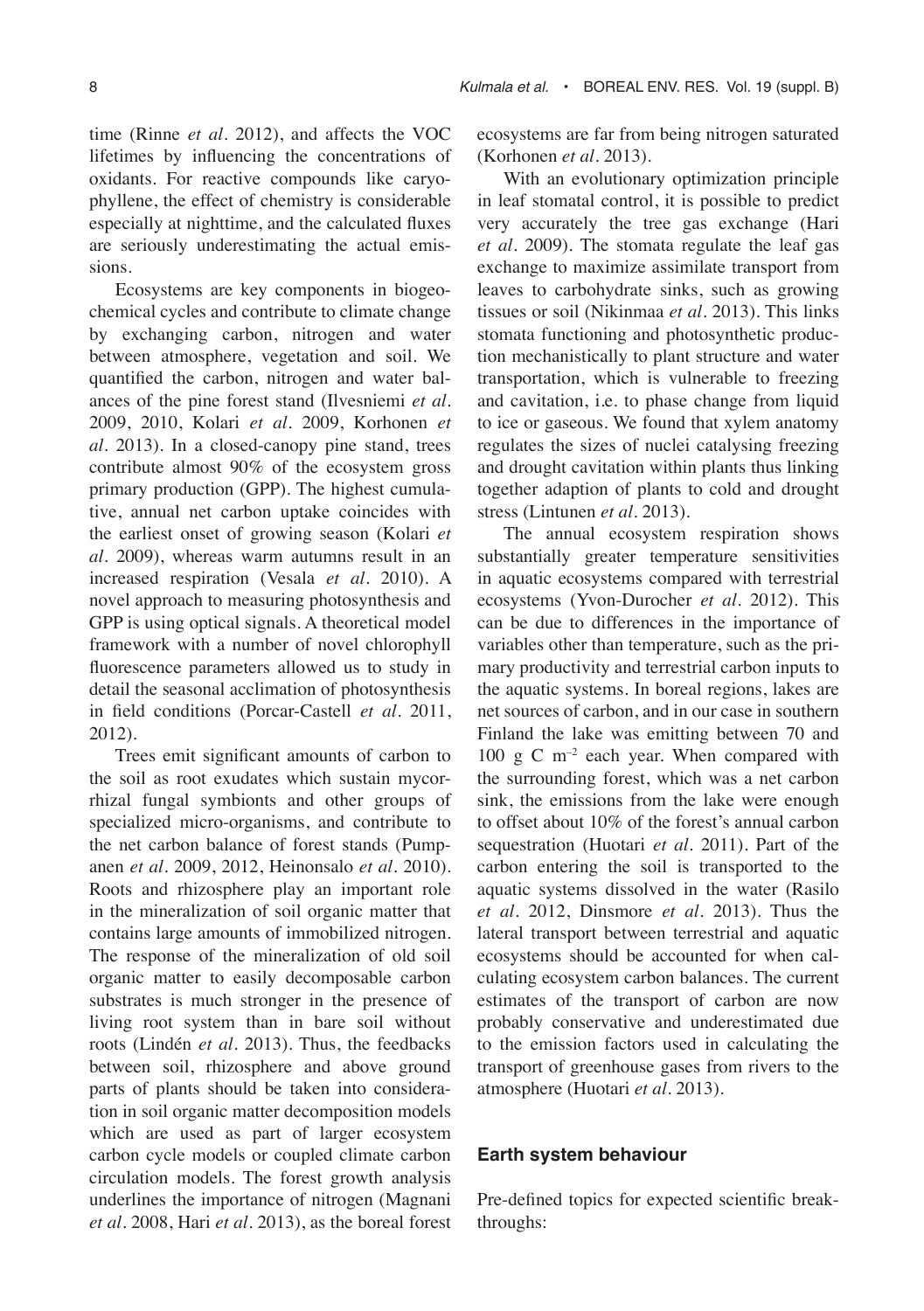- Development of a reliable aerosol module based on our parameterization to be used in climate and air quality models.
- Development of biosphere–atmosphere interaction model to be included in climate models.
- Estimate of climate change impact on boreal surface–atmosphere exchanges.
- Estimate of impact of climate change on aerosol forcing.
- Estimate of climate feedbacks involving natural secondary aerosols.
- Holistic understanding of biosphere-atmosphere interactions over boreal region.
- Reduced uncertainty of radiative forcing of atmospheric aerosols.

As part of our investigations on the Earth system behaviour, we developed and evaluated a new sectional aerosol module for large-scale modelling purposes (Kokkola *et al*. 2008, Bergman *et al*. 2012). We applied several processlevel parameterizations in global models to investigate biosphere–atmosphere and air quality–climate interactions under present-day conditions and in changing climate (e.g. Makkonen *et al*. 2012a, 2012b, 2012c, Prisle *et al*. 2012).

The impact of climate change on the sinks and sources of greenhouse gases occurs primarily via changes in the ambient temperature and radiation, both driving the inter-annual variations in these sinks and sources (le Maire *et al*. 2010), and to a lesser extent via the water availability. Changes in the nitrogen deposition and carbon dioxide concentration per se have also impacts. We showed that warm autumns at high latitudes lead to a decreased carbon sink because the soil remains warm and keeps the respiration at a high level, and because the photosynthesis remains low due to the short day (Piao *et al*. 2008, Vesala *et al*. 2010). Warm springs, in turn, enhance the carbon uptake in boreal and temperate forests (Delpierre *et al*. 2009, Thum *et al*. 2009). Warming of the climate has also a significant impact on release of carbon from soils to the atmosphere (Thum *et al*. 2011).

The impact of climate change on the aerosol radiative forcing is coupled tightly with various feedbacks involving natural aerosols (Carslaw *et al*. 2010, IPCC 2013). We focused on two overlapping feedback loops proposed for secondary organic aerosols originating from BVOC emissions, both initiated by increasing  $CO<sub>2</sub>$  concentrations (Kulmala *et al*. 2004, 2013a). By combining a large number of field measurement data, we demonstrated that these feedbacks are likely to be active over large spatial scales over the continents, and that their strengths are large enough to warrant detailed future investigations (Paasonen *et al*. 2013, Kulmala *et al*. 2014b).

Our work has contributed to the reduction of the uncertainty in the radiative forcing by atmospheric aerosols (Kulmala *et al*. 2011b, Cappa *et al*. 2012, IPCC 2013). We identified several climate feedback mechanisms associated with terrestrial ecosystems (Arneth *et al*. 2010) and made the first quantitative strength estimates for two such feedbacks (Paasonen 2013, Kulmala *et al*. 2014b). We further showed that the role of natural aerosols in the climate system is affected by anthropogenic activities not only via climate change but also more directly via changes in aerosol and pre-cursor emissions (Arneth *et al*. 2009, Makkonen *et al*. 2012b). We conclude that the atmospheric composition is coupled tightly with both natural phenomena and anthropogenic activities, and that the future climate change and air quality cannot be investigated independently of each other.

## **International collaboration**

One of the backbones of the successful scientific outcome of the FCoE has been our active participation in large-scale, integrated field and laboratory experiments in Europe and worldwide. The European-scale projects, focusing on producing standardized and quality-controlled research and data products, have increased (i) the active use of the FCoE data, (ii) the overall visibility of our research, and (iii) knowledge transfer between the FCoE and research teams elsewhere in the world. Working together with the leading research teams in Europe and United States has enabled us to up-scale local- and regional-scale observations into a global context.

All the thematic areas of the FCoE research have been closely connected to the European Union Framework Programmes (EU-FP). Development and application of new instruments for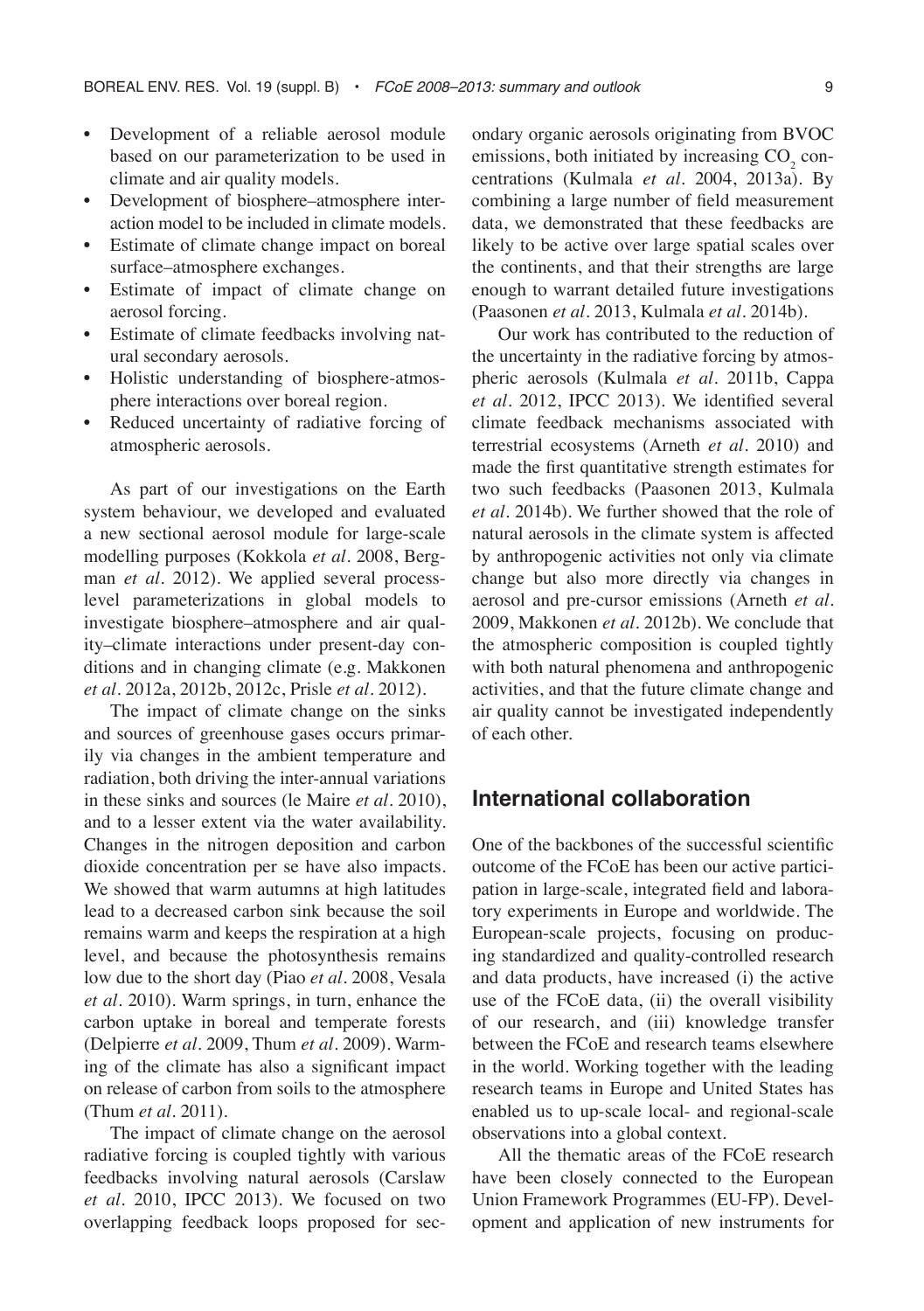detecting small molecular clusters and aerosol particles, which is a central theme in our FCoE, was made in close co-operation with "European Integrated project on aerosol, cloud, climate and air quality interactions" (EUCAARI, Kulmala *et al.* 2011b, *see* also Manninen *et al.* 2010, Mirme *et al.* 2010). The success of the FCoE in developing the nanoparticle measurement technology is largely based on our long-term collaborations with world-leading instrument developers such as Fred Eisele (e.g. Eisele and Tanner 1991), Peter McMurry (e.g. McMurry 2000) and Doug Worsnop (e.g. Jimenez *et al.* 2009). Within the frame of the project "Cosmics leaving Outdoor Droplets" (MarieCurie-ITN-CLOUD), the FCoE teams participated in leading-edge laboratory experiments on the formation of aerosol particles both via neutral and ion induced pathways (Kirkby *et al.* 2011, Almeida *et al.* 2013). Theoretical understanding of the new particle formation process has benefited from the tight collaboration with the European Research Council project "Role of molecular clusters in atmospheric particle formation" (MOCAPAF).

In order to address the large-scale research questions of "biosphere–atmosphere interactions and the "Earth system behavior", the most crucial EU-FP-projects have been "European Supersites for Atmospheric Aerosol Research" (EUSAAR; Philippin *et al.* 2009), "Aerosols, Clouds, and Trace gases Research InfraStructure Network" (ACTRIS-I3), "The Pan-European Gas-AeroSOls Climate Interaction Study" (PEGASOS), "Experimentation in Ecosystem Research" (EXPEER-I3), and the European Research Council project "Atmospheric nucleation: from molecular to global scale" (ATM-NUCLE). The EU-FP projects have provided standardized, quality-checked and controlled data products and platform for unique field campaigns such as Zeppelin flights over Finland in 2013. The databases of the EUCAARI, EUSAAR and PEGASOS projects on aerosol properties and clouds, including comprehensive aerosols measurement in developing countries, are being utilized for developing and evaluating regional and global model simulating climate and air quality (e.g. Kulmala *et al*. 2011b). These projects also inspired the joint comprehensive field campaigns with e.g. the Max-Planck Institute (HUMPPA-COPEC 2010) (Williams *et al.* 2011).

The FCoE scientific breakthroughs in understanding the biosphere–atmosphere interactions and the Earth system behavior have been connected to the ATMNUCLE project. ATMNUCLE aims to quantify the mechanisms responsible for atmospheric new particle formation and to discover how important this process is in the context of the global aerosol and climate systems. ATMNUCLE, in co-operation with FCoE, developed continuous data on aerosol properties over the boreal forest region for testing new theories relevant to global models of aerosol particle formation. ATMNUCLE focused on measuring neutral clusters down to sizes of 1 nm as well as gas molecules relevant to new particle formation (Kulmala *et al.* 2013b). The new knowledge on the northern and Arctic aspects of the biosphere–atmosphere interactions, especially in the cryospheric environments, were attained via collaboration between FCoE and the two Nordic centers of excellence: Cryosphere–Atmosphere Interactions in a Changing Arctic Climate (CRAICC) and Impacts of a changing cryosphere — depicting ecosystem-climate feedbacks from permafrost, snow and ice (DEFROST).

The FCoE program on "Physics, Chemistry, Biology and Meteorology of Atmospheric Composition and Climate Change" together with the international collaboration has led to an integrated ensemble of a research approach, research infrastructure development and education activities. This work servers now as a baseline for the planning of the "Pan Eurasian Experiment (PEEX), which is a new type of multidisciplinary research initiative resolving the major uncertainties in the Earth system science and global sustainability questions in the Arctic and boreal pan-Eurasian regions (Kulmala *et al.* 2011a). Also the new initiatives to improve air quality in China are based on FCoE activities (Ding *et al.* 2013a, 2013b).

## **Future outlook**

The work conducted within FCoE over the last six years has demonstrated that atmospheric oxi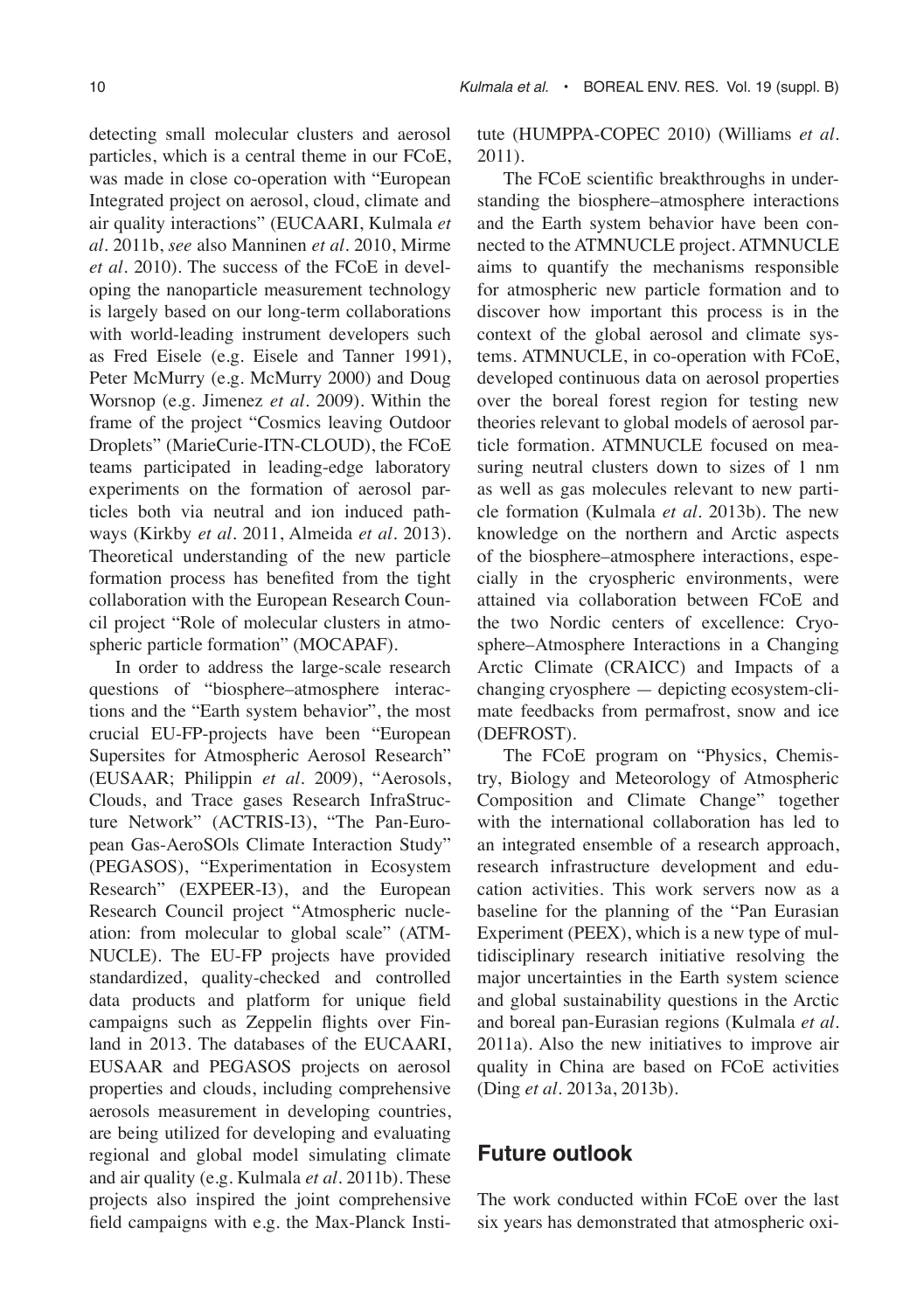dation, aerosol chemistry and physics, clustering and aerosol formation are central to the cycles of carbon, nitrogen and sulphur in the Earthatmosphere system.

By quantitative analysis of the initial phase transitions from gas molecules to clusters, we can gauge the atmosphere-ecosystem exchange processes of carbon, nitrogen and sulphur. During the new FCoE period, we aim to describe these complex processes and their feedbacks, starting from mesoscopic clusters and their growth to CCN sizes, their activation into cloud droplets, and ultimately the formation of precipitating clouds. The process-level understanding and mathematically robust descriptions will be applied to reveal the global consequences and feedbacks between the sub-systems in biosphere and atmosphere. To guide this work, we have identified the following topics with potential scientific breakthroughs during the next six years:

- 1. Atmospheric oxidation, the role of Criegee radicals originating from atmospheric oxidation of biogenic organic compounds (Kiendler-Scharr *et al*. 2009, Mauldin *et al*. 2012).
- 2. Cluster dynamics and composition particularly in sizes between 0.5–5 nm, including both neutral and ion cluster formation pathways, coagulation, growth and deposition (Winkler *et al*. 2008, Kirkby *et al*. 2011, Kulmala *et al*. 2013b).
- 3. Aerosol dynamics, including aerosol formation, growth, deposition, and phase transitions in aerosol particles (Virtanen *et al*. 2010, Riipinen *et al*. 2012).
- 4. Cloud condensation nuclei formation, cloud microphysics and precipitation formation including warm, mixed and ice clouds (Kerminen *et al*. 2012, Rosenfeld *et al*. 2008).
- 5. Ice nucleation and freezing in the atmosphere.
- 6. Biospheric phase transitions, including cavitation, freezing and ice nucleation in trees and their feedbacks with tree structure and water transport and VOC production within trees (Lintunen *et al*. 2013).
- 7. Seasonal variation of snow and ice cover as well as frost/permafrost distributions and their changes at the decadal scale together with secondary satellite data products com-

bining vegetation, aerosols, clouds, radiation and atmospheric chemistry data.

- 8. Synthesis of BVOCs and organic nitrogen in various environments, including soils, lakes/ rivers, peat lands, forests and cryosphere all around the world.
- 9. Atmospheric turbulence and its effect on atmospheric fluxes of clusters and their precursors including BVOCs, amines, sulphur compounds, atmospheric oxidants, HONO and carbonyl sulphide.
- 10. Atmospheric boundary layer dynamics and its interactions with greenhouse gas fluxes and biogeochemical cycles of water, carbon, nitrogen and sulphur (Kulmala and Petäjä 2011).
- 11. Quantification of continental biosphereatmosphere–cloud–climate feedback loops (Kulmala *et al.* 2013a, Kulmala *et al.* 2014b), including the effects of disturbances (e.g. fire, extreme weather) on biogeochemical cycles.
- 12. Global and regional importance of the feedback loops, including the effects of changing biosphere, cryosphere and land cover (e.g. Nordbo *et al.* 2012) as well as changes in megacities.

The new FCoE will contribute its scientific findings directly to international assessments, including the assessment reports by the International Panel of Climate Change, as well as to international climate negotiations.

*Acknowledgements*: This work is supported by the Academy of Finland Centre of Excellence (grant no. 1118615), the European Research Council Projects ATMNUCLE (grant no. 227463) and MOCAPAF (grant no. 257360) and the Nordic Centers of Excellence CRAICC and DEFROST.

## **References**

- Aalto J., Kolari P, Hari P., Kerminen V.-M., Schiestl-Aalto P., Aaltonen H., Levula J., Siivola E., Kulmala M. & Bäck J. 2014. New foliage growth is a significant, unaccounted source for volatiles in boreal evergreen forests. *Biogeosciences* 11: 1331–1344.
- Aaltonen H., Pumpanen J., Hakola H., Vesala T., Rasmus S. & Bäck J. 2012a. Snowpack concentrations and estimated fluxes of volatile organic compounds in a boreal forest. *Biogeosciences* 9: 2033–2044.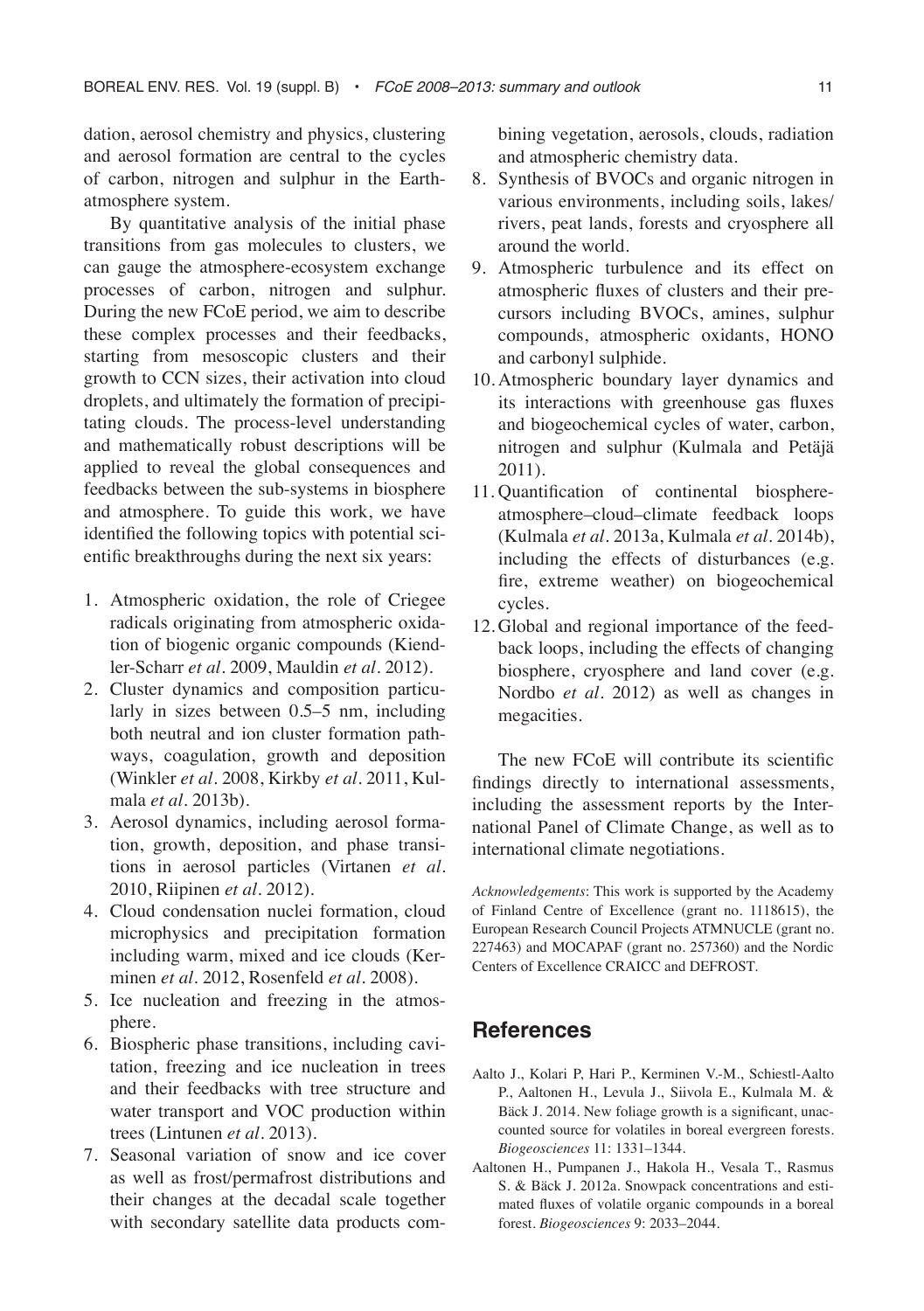- Aaltonen H., Pumpanen J., Pihlatie M., Hakola H., Hellén H., Kulmala L., Vesala T. & Bäck J. 2011. Boreal pine forest floor biogenic volatile organic compound emissions peak in early summer and autumn. *Agr. Forest Meteorol.* 151: 682–691.
- Aaltonen H., Aalto J., Kolari P., Pihlatie M., Pumpanen J., Kulmala M., Nikinmaa E., Vesala T. & Bäck J. 2012b. Continuous VOC flux measurements on boreal forest floor. *Plant Soil* 369: 241–256.
- Ahmad I., Mielonen T., Grosvenor D.P., Portin H., Arola A., Mikkonen S., Kuhn T., Leskinen A., Joutsensaari J., Komppula M., Lehtinen K.E.J, Laaksonen A. & Romakkaniemi S. 2013. Long-term measurements of cloud droplet concentrations and aerosol-cloud interactions in continental boundary layer clouds. *Tellus* 65B, 20138, doi:10.3402/tellusb.v65i0.20138.
- Almeida J., Schobesberger S., Kürten A., Ortega I.K., Kupiainen-Määttä O., Praplan A.P., Adamov A., Amorim A., Bianchi F., Breitenlechner M., David A., Dommen J., Donahue J.M., Downard A., Dunne E., Duplissy J., Ehrhart S., Flagan R.C., Franchin A., Guida R., Hakala J., Hansel A., Heinritzi M., Henschel H., Jokinen T., Junninen H., Kajos M., Kangasluoma J., Keskinen H., Kupc A., Kurtén T., Kvashin A.N., Laaksonen A., Lehtipalo K., Leiminger M., Leppä J., Loukonen V., Makhmutov V., Mathot S., McGrath M.J., Nieminen T., Olenius T., Onnela A., Petäjä T., Riccobono F., Riipinen I., Rissanen M., Rondo L., Ruuskanen T., Santos F.D., Sarnela N., Schallhart S., Schnitzhofer R., Seinfeld J.H., Simon M., Sipilä M., Stozkov Y., Stratmann F., Tomé A., Tröstl J., Tsagkogeorgas G., Vaattovaara P., Viisanen Y., Virtanen A., Vrtala A., Wagner P.E., Weingartner E., Wex H., Williamson C., Wimmer D., Ye P., Yli-Juuti T., Carslaw C.S., Kulmala M., Curtius J., Baltensberger U., Worsnop D.R., Vehkamäki H. & Kirkby J. 2013. Molecular understanding of sulphuric acid-amine particle nucleation in the atmosphere. *Nature* 502: 359–363.
- Anttila T., Kerminen V.-M. & Lehtinen K.E.J. 2010. Parametrizing the formation rate of new particles: the effect of nuclei self-coagulation. *J. Aerosol Sci.* 41: 621–636.
- Anttila T., Vaattovaara P., Komppula M., Hyvärinen A.-P., Lihavainen H., Kerminen V.-M. & Laaksonen A. 2009. Size-dependent activation of aerosols into cloud droplets at a subarctic background site during the second Pallas Cloud Experiment (2nd PaCE): method development and data evaluation. *Atmos. Chem. Phys.* 9: 4841–4854.
- Anttila T., Brus D., Jaatinen A., Hyvärinen A.-P., Kivekäs N., Romakkaniemi S., Komppula M. & Lihavainen H. 2012. Relationships between particles, cloud condensation nuclei and cloud droplet activation during the third Pallas Cloud Experiment. *Atmos. Chem. Phys.* 12: 11435–11450.
- Arneth A., Unger N., Kulmala M. & Andreae M.O. 2009. Clean the air, heat the planet. *Science* 326: 672–673.
- Arneth A., Harrison S.P., Zaehle S., Tsigaridis K., Menon S., Bartlein P.J., Feichter J., Korhola A., Kulmala M., O'Donnell D., Shurgers G., Sorvari S. & Vesala T. 2010. Terrestial biogeochemical feedbacks in the climate system. *Nature Geosci.* 3: 525–532.

Bäck J., Aalto J., Henriksson M., Hakola H., He Q. &

Boy M. 2012. Chemodiversity of a Scots pine stand and implications for terpene air concentrations. *Biogeosciences* 9: 689–702.

- Bäck J., Aaltonen H., Hellén H., Kajos M., Patokoski J., Taipale R., Pumpanen J. & Heinonsalo J. 2010. Variable emissions of microbial volatile organic compounds (MVOCs) from root-associated fungi isolated from Scots pine. *Atmos. Environ.* 44: 3651–3659.
- Barahona D., West R., Stier P., Romakkaniemi S., Kokkola H. & Nenes A. 2010. Comprehensively accounting for the effect of giant CCN in cloud activation parameterizations. *Atmos. Chem. Phys*. 10: 2467–2473.
- Bergman T., Kerminen V.-M., Korhonen H., Lehtinen K.E.J., Makkonen R., Arola A., Mielonen T., Romakkaniemi S., Kulmala M. & Kokkola H. 2012. Evaluation of the sectional aerosol microphysics module SALSA implementation in ECHAM-HAM aerosol-climate model. *Geosci. Model Dev.* 5: 845–868.
- Boy M., Mogensen D., Smolander S., Zhou L., Nieminen T., Paasonen P., Plass-Dülmer C., Sipilä M., Petäjä T., Mauldin L., Berresheim H. & Kulmala M. 2013. Oxidation of  $SO_2$  by stabilized Criegee Intermediate (sCI) radicals as a crucial source for atmospheric sulphuric acid concentrations. *Atmos. Chem. Phys*. 13: 3865–3879.
- Cappa C.D., Onasch T.B., Massoli P., Worsnop D.R., Bates T.S., Cross E.S., Davidovits P., Hakala J., Hayden K.L., Jobson B.T., Kolesar K.R., Lack D.A., Lerner B.M., Li S.-M., Mellon D., Nuaaman I., Olfert J.S., Petäjä T., Quinn P.K., Song C., Subramanian R., Williams E.J. & Zaveri R.A. 2012. Radiative absorption enhancements due to the mixing state of atmospheric black carbon. *Science* 337: 1078–1081.
- Carslaw K.S., Boucher O., Spracklen D.V., Mann G.W., Rae J.G.L., Woodward S. & Kulmala M. 2010. A review of natural aerosol interactions and feedbacks within the Earth system. *Atmos. Chem. Phys.* 10: 1701–1737.
- Crippa M., Canonaco F., Lanz V.A., Äijälä M., Allan J.D., Carbone S., Capes G., Dall'Osto M., Day D., DeCarlo P.F., Di Marco C.F., Ehn M., Eriksson A., Freney A., Hildebrandt Ruiz L., Hillamo R., Jimenez J.-L., Junninen H., Kiendler-Scharr A., Kortelainen A.-M., Kulmala M., Mensah A.A., Mohr C., Nemitz E., O'Dowd C.D., Ovadnevaite J., Pandis S.N., Petäjä T., Poulain L., Saarikoski S., Sellegri K., Swietlicki E., Tiitta P., Worsnop D.R., Baltensperger U. & Prévôt A.S.H. 2013. Organic aerosol components derived from 25 AMS datasets across Europe using a newly developed ME-2 based source apportionment strategy. *Atmos. Chem. Phys. Discuss.* 13: 23325–23371.
- Delpierre N., Soudani K., Francois C., Köstner B., Pontailler J.-Y., Nikinmaa E., Misson L., Aubinet M., Bernhofer C., Granier A., Grünwald T., Heinesch B., Longdoz B., Ourcival J.-M., Rambal S., Vesala T. & Dufrene E. 2009. Exceptional carbon uptake in European forests during the warm spring of 2007: a data-model analysis. *Global Change Biol*. 15: 1455–1474.
- Ding A.J., Fu C.B., Yang X.Q., Sun J.N., Zheng L.F., Xie Y.N., Herrmann E., Nie W., Petäjä T., Kerminen V.-M. & Kulmala M. 2013a. Ozone and fine particle in the western Yangtze River Delta: and overview of 1 yr data at the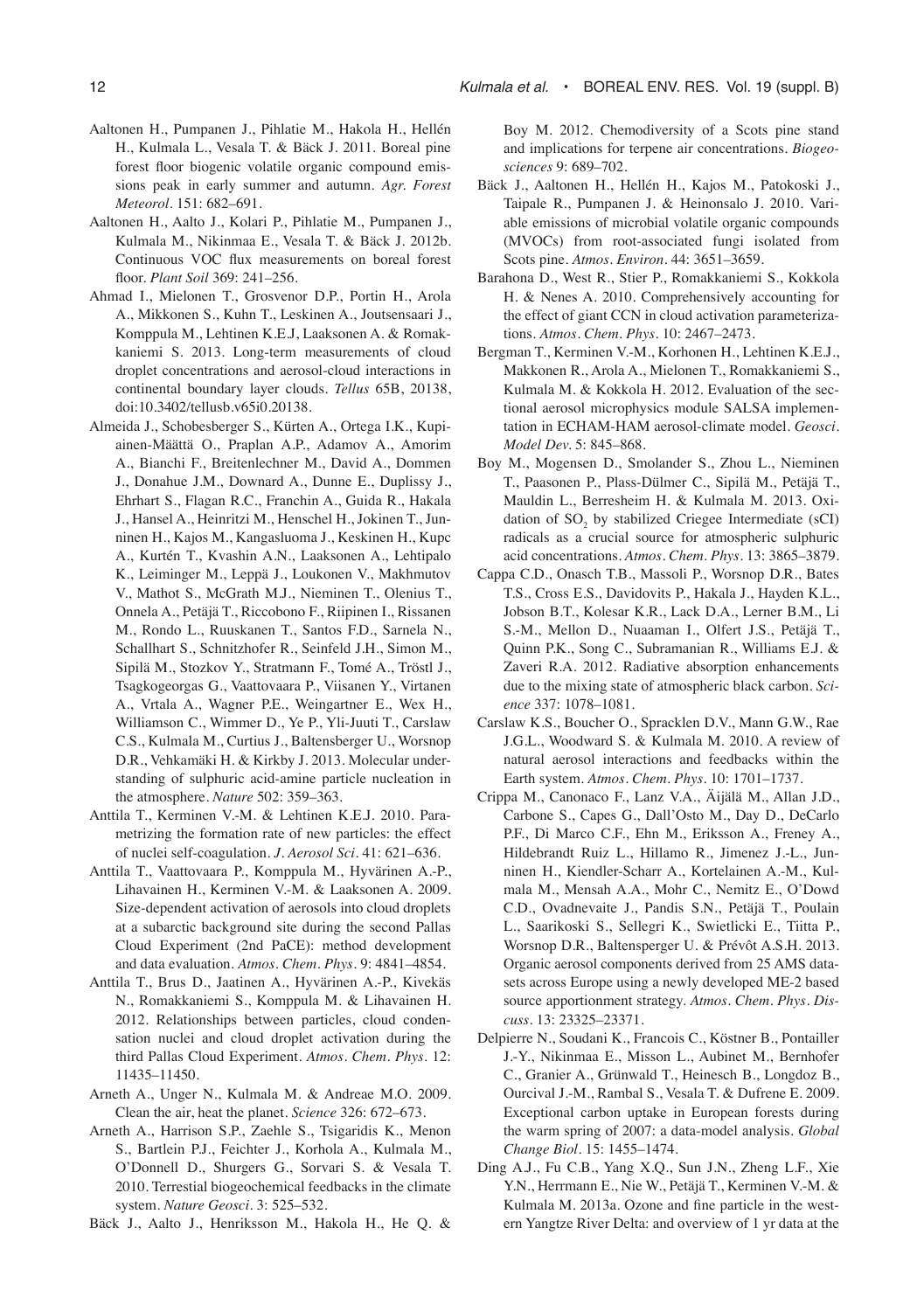SORPES station. *Atmos. Chem. Phys.* 13: 5813–5830.

- Ding A.J., Fu C.B., Yang X.Q., Sun J.N., Petäjä T., Kerminen V.-M., Wang T., Xie Y.N., Herrmann E., Zheng L.F., Nie W., Wei X.L. & Kulmala M. 2013b. Intense atmospheric pollution modifies weather: a case of mixed biomass burning with fossil fuel combustion pollution in eastern China. *Atmos. Chem. Phys.* 13: 10545–10554.
- Dinsmore K.J., Wallin M.B., Johnson M.S., Billett M.F., Bishop K., Pumpanen J. & Ojala A. 2013. Contrasting stormflow  $CO<sub>2</sub>$  concentration dynamics in headwater streams: a multi-catchment comparison. *J. Geophys. Res.* 118: 445–461.
- Ehn M., Junninen H., Petäjä T., Kurtén T., Kerminen V.-M., Schobesberger S., Manninen H.E., Ortega I.K., Vehkamäki H., Kulmala M. & Worsnop D.R. 2010. Composition and temporal behavior of ambient ions in the boreal forest. *Atmos. Chem. Phys.* 10: 8513–8530.
- Ehn M., Kleist E., Junninen H., Petäjä T., Lönn G., Schobesberger S., Dal Maso M., Trimborn A., Kulmala M., Worsnop D.R., Wahner A., Wildt J. & Mentel Th.F. 2012. Gas phase formation of extremely oxidized pinene reaction products in chamber and ambient air. *Atmos. Chem. Phys.* 12: 5113–5127.
- Eisele F. & Tanner D. 1991. Ion-assisted tropospheric OH measurements. *J. Geophys. Res.* 96: 9295–9308.
- Ghirardo A., Koch K, Taipale R., Zimmer I., Schintzler J.-P. & Rinne J. 2010. Determination of de novo and pool emissions of terpenes from four common boreal/alpine trees by <sup>13</sup>CO<sub>2</sub> labelling and PTR-MS analysis. *Plant Cell Environ*. 33: 781–792.
- Guenther A, Zimmerman P.R., Harley P.C., Monson R.K. & Fall R. 1993. Isoprene and monoterpene emission rate variability: Model evaluations and sensitivity analyses. *J. Geophys. Res. Atmos*. 98: 12609–12617.
- Hakola H., Hellén H., Hemmilä M., Rinne J. & Kulmala M. 2012. In situ measurements of volatile organic compounds in a boreal forest. *Atmos. Chem. Phys.* 12: 11665–11678.
- Hakola H., Tarvainen V., Bäck J., Ranta H., Bonn B., Rinne J. & Kulmala M. 2006. Seasonal variation of mono- and sesquiterpene emission rates of Scots pine. *Biogeosciences* 3: 93–101.
- Hari P., Heliövaara K. & Kulmala L. 2013. *Physical and physiological forest ecology*. Springer, Dordrecht.
- Hari P., Hänninen H., Berninger F., Kolari P., Nikinmaa E. & Mäkelä A. 2009. Predicting boreal conifer photosynthesis in field conditions. *Boreal Env. Res.* 14 (suppl. A): 19–28.
- Hao L.Q., Romakkaniemi S., Kortelainen A., Jaatinen A., Portin H., Miettinen P., Komppula M., Leskinen A., Virtanen A., Smith J.N., Worsnop D.R., Lehtinen K.E.J. & Laaksonen A. 2013. Aerosol chemical composition in cloud events by high resolution time-of-flight aerosol mass spectrometry. *Environ. Sci. Technol*. 47: 2645–2653.
- Heinonsalo J., Pumpanen J., Rasilo T., Hurme K.-R. & Ilvesniemi H. 2010. Carbon partitioning in ectomycorrhizal Scots pine seedlings. *Soil Biol. Biochem.* 42: 1614–1623.
- Hirsikko A., Nieminen T., Gagne S., Lehtipalo K., Manninen H.E., Ehn M., Horrak U., Kerminen V.-M., Laakso L., McMurry P. H., Mirme A., Mirme S., Petäjä T., Tammet

H., Vakkari V., Vana M. & Kulmala M. 2011. Atmospheric ions and nucleation: a review of observations. *Atmos. Chem. Phys.* 11: 767–798.

- Huotari J., Haapanala S., Pumpanen J., Vesala T. & Ojala A. 2013. Efficient gas exchange between a boreal river and the atmosphere. *Geophys. Res. Lett*. 40: 1–4.
- Huotari J., Ojala A., Peltomaa E., Nordbo A., Launiainen S., Pumpanen J., Rasilo T., Hari P. & Vesala T. 2011. Longterm direct  $CO_2$  flux measurements over a boreal lake: Five years of eddy covariance data. *Geophys. Res. Lett*. 38, L18401, doi:10.1029/2011GL048753.
- Iida K., Stoltzenburg M.R. & McMurry P.H. 2009. Effect of working fluid on sub-2 nm particle detection with a laminar flow ultrafine Condensation Particle Counter. *Aerosol Sci. Technol*. 43: 81–90.
- Ilvesniemi H., Levula J., Ojansuu R., Kolari P., Kulmala L., Pumpanen J., Launiainen S., Vesala T. & Nikinmaa E. 2009. Long-term measurements of the carbon balance of a boreal Scots pine dominated forest ecosystem. *Boreal Env. Res.* 14: 731–753.
- Ilvesniemi H., Pumpanen J., Duursma R., Hari P., Keronen P., Kolari P., Kulmala M., Mammarella I., Nikinmaa E., Rannik Ü., Pohja T., Siivola E. & Vesala T. 2010. Water balance of a boreal Scots pine forest. *Boreal Env. Res.* 15: 375–396.
- IPCC 2013. *Climate change 2013: The physical science basis.* Contribution of Working Group I to the Fifth Assessment Report of the Intergovernmental Panel on Climate Change, Cambridge University Press, Cambridge, United Kingdom and New York.
- Jaatinen A., Romakkaniemi S., Anttila T, Hyvärinen A.-P., Hao L.Q., Kortelainen A., Miettinen P., Mikkonen S., Smith J.N., Virtanen A. & Laaksonen A. 2014: The third Pallas Cloud Experiment: Consistency between the aerosol hygroscopic growth and CCN activity. *Boreal Env. Res.* 19 (suppl. B): 368–382.
- Jimenez J.L., Canagaratna M.R., Donahue N.M., Prevot A.S.H., Zhang Q., Kroll J.H., DeCarlo P.F., Allan J.D., Coe H., Ng N.L., Aiken A.C., Docherty K.S., Ulbrich I.M.,Grieshop A.P., Robinson A.L., Duplissy J., Smith J.D., Wilson K.R., Lanz V.A., Hueglin C., Sun Y.L., Tian J., Laaksonen A., Raatikainen T., Rautiainen J., Vaattovaara P., Ehn M., Kulmala M., Tomlinson J. M., Collins D.R., Cubison M.J., Dunlea E.J., Huffman J.A., Onasch T.B., Alfarra M.R., Williams P.I., Bower K., Kondo Y., Schneider J., Drewnick F., Borrmann S., Weimer S., Demerjian K., Salcedo D., Cottrell L., Griffin R., Takami A., Miyoshi T., Hatakeyama S., Shimono A., Sun J.Y., Zhang Y.M., Dzepina K., Kimmel J.R., Sueper D., Jayne J.T., Herndon S.C., Trimborn A.M. Williams L.R., Wood E.C., Middlebrook A.M., Kolb C.E., Baltensperger U. & Worsnop D.R. 2009. Evolution of organic aerosols in the atmosphere. *Science* 326: 1525–1529.
- Junninen H., Ehn M., Petäjä T., Luosujärvi L., Kotiaho T., Kostiainen R., Rohner U., Gonin M., Fuhrer K., Kulmala M. & Worsnop D.R. 2010. API-ToFMS: a tool to analyze composition of ambient small ions. *Atmos. Meas. Technol.* 3: 1039–1053.
- Jokinen T., Sipilä M., Junninen H., Ehn M., Lönn G., Hakala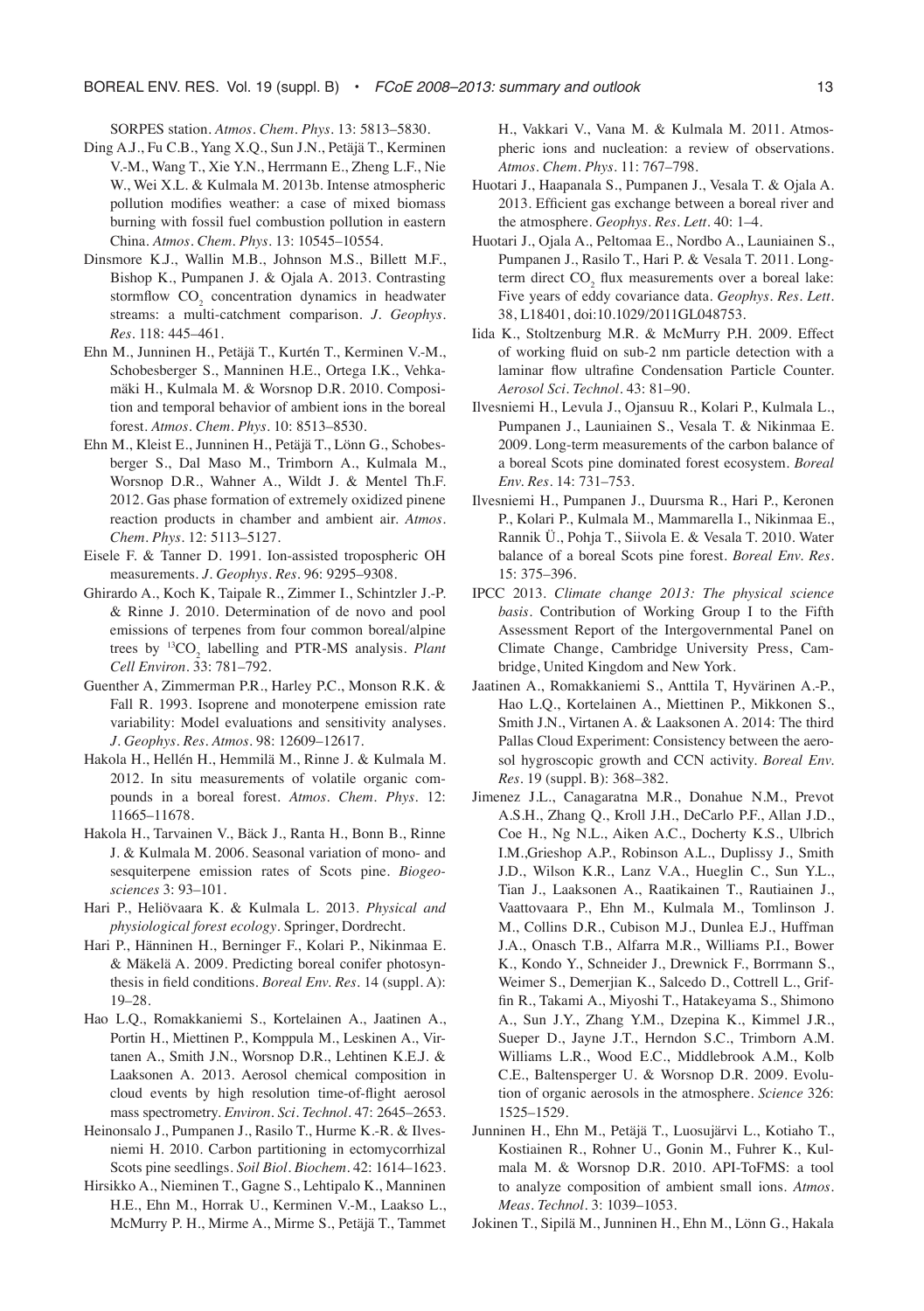J., Petäjä T., Mauldin R.L.III, Kulmala M. & Worsnop D.R. 2012. Atmospheric sulfuric acid and neutral cluster measurements using CI-APi-TOF. *Atmos. Chem. Phys.* 12: 4117–4125.

- Kajos M.K., Hakola H., Holst T., Nieminen T., Tarvainen V., Maximov T., Petäjä T., Arneth A. & Rinne J. 2013. Terpenoid emissions from fully grown east Siberian *Larix cajanderi* trees. *Biogeosciences* 10: 4705–4719.
- Kangasluoma J., Kuang C., Wimmer D., Rissanen M.P., Lehtipalo K., Ehn M., Worsnop D.R., Wang J., Kulmala M. & Petäjä T. 2014. Sub-3 nm particle size and composition dependent response of a nano-CPC battery. *Atmos. Meas. Tech.* 7: 689–700.
- Kangasluoma J., Junninen H., Lehtipalo K., Mikkilä J., Vanhanen J., Attoui M., Sipilä M., Worsnop D.R., Kulmala M. & Petäjä T. 2013. Remarks on ion generation for CPC detection efficiency studies in sub-3-nm size range. *Aerosol Sci. Technol.* 47: 556–563.
- Kazil J., Stier P., Zhang K., Quaas J., Kinne S., O'Donnell D., Rast S., Esch M., Ferrachat S., Lohmann U. & Feichter J. 2010. Aerosol nucleation and its role for clouds and Earth's radiative forcing in the aerosolclimate model ECHAM5-HAM. *Atmos. Chem. Phys.* 10: 10733–10752.
- Kerminen V.-M., Lihavainen H., Komppula M., Viisanen Y. & Kulmala M. 2005. Direct observational evidence linking atmospheric aerosol formation and cloud droplet activation. *Geophys. Res. Lett.* 32, L14803, doi:10.1029/2005GL023130.
- Kerminen V.-M., Paramonov M., Anttila T., Riipinen I., Fountoukis C., Korhonen H., Asmi, E., Laakso L., Lihavainen H., Swietlicki E., Svenningsson B., Asmi A., Pandis S.N., Kulmala M. & Petäjä T. 2012. Cloud condensation nuclei production associated with atmospheric nucleation: a synthesis based on existing literature and new results. *Atmos. Chem. Phys.* 12: 12037–12059.
- Kerminen V.-M., Petäjä T., Manninen H.E., Paasonen P., Nieminen T., Sipilä M., Junninen H., Ehn M., Gagné S, Laakso L., Riipinen I., Vehkamäki H., Kurtén T., Ortega I.K., Dal Maso M., Brus D., Hyvärinen A., Lihavainen H., Leppä J., Lehtinen K.E.J., Mirme A., Mirme S., Hõrrak U., Berndt T., Stratmann F., Birmili W., Wiedensohler A., Metzger A., Dommen J., Baltensperger U., Kiendler-Scharr A., Mentel T.F., Wildt J., Winkler P. M., Wagner P.E., Petzold A., Minikin A., Plass-Dülmer C., Pöschl U., Laaksonen A. & Kulmala M. 2010. Atmospheric nucleation: highlights of the EUCAARI project and future directions. *Atmos. Chem. Phys.* 10: 10829–10848.
- Kiendler-Scharr A., Wildt J., Dal Maso M., Hohaus T., Kleist E., Mentel T.F., Tillmann R., Uerlings R., Schurr U. & Wahner A. 2009. New particle formation in forests inhibited by isoprene emissions. *Nature* 461: 381–384.
- Kirkby J., Curtius J., Almeida J., Dunne E., Duplissy J., Ehrhart S., Franchin A., Gagné S., Ickes L., Kürten A., Kupc A., Metzger A., Riccobono F., Rondo L., Schobesberger S., Tsagkogeorgas G., Wimmer D., Amorim A., Bianchi F., Breitenlechner M., David A., Dommen J., Downard A., Ehn M., Flagan R.C., Haider S., Hansel A., Hauser D., Jud W., Junninen H., Kreissl F., Kvashin

A., Laaksonen A., Lehtipalo K., Lima J., Lovejoy E.R., Makhmutov V., Mathot S., Mikkilä J., Minginette P., Mogo S., Nieminen T., Onnela A., Pereira P., Petäjä T., Schnitzhofer R., Seinfeld J.H., Sipilä M., Stozhkov Y., Stratmann F., Tomé A., Vanhanen J., Viisanen Y., Vrtala A., Wagner P.E., Walther H., Weingartner E., Wex H., Winkler P.M., Carslaw K.S., Worsnop D.R., Baltensperger U. & Kulmala M. 2011. Role of sulphuric acid, ammonia and galactic cosmic rays in atmospheric aerosol nucleation. *Nature* 476: 429–433.

- Kivekäs N., Kerminen V.-M., Anttila T., Korhonen H., Lihavainen H., Komppula M. & Kulmala M. 2008. Parameterization of cloud droplet activation using a simplified treatment of the aerosol number size distribution. *J. Geophys. Res.* 113, D15207, doi:10.1029/2007JD009485.
- Kokkola H., Korhonen H., Lehtinen K.E.J., Makkonen R., Asmi A., Järvenoja S, Anttila T., Partanen A.-I., Kulmala M., Järvinen H., Laaksonen A. & Kerminen V.-M. 2008. SALSA — a Sectional Aerosol module for Large Scale Applications. *Atmos. Chem. Phys.* 8: 2469–2483.
- Kolari P., Kulmala L., Pumpanen J., Launiainen S., Ilvesniemi H., Hari P. & Nikinmaa E. 2009. CO<sub>2</sub> exchange and component  $CO_2$  fluxes of a boreal Scots pine forest. *Boreal Env. Res.* 14: 761–783.
- Korhonen J.F.J., Pihlatie M., Pumpanen J., Aaltonen H., Hari P., Levula J., Kieloaho A.-J., Nikinmaa E., Vesala T. & Ilvesniemi H. 2013. Nitrogen balance of a boreal Scots pine forest. *Biogeosciences* 10: 1083–1095.
- Kulmala M. & Petäjä T. 2011. Soil nitrites influence atmospheric chemistry. *Science* 333: 1586–1587.
- Kulmala M., Lehtinen K.E.J. & Laaksonen A. 2006. Cluster activation theory as an explanation of the linear dependence between formation rate of 3 nm particles and sulphuric acid concentration. *Atmos. Chem. Phys.* 6: 787–793.
- Kulmala M., Nieminen T., Chellapermal R., Makkonen R., Bäck J. & Kerminen V.-M. 2013a. Climate feedbacks linking the increasing atmospheric  $CO<sub>2</sub>$  concentration, BVOC emissions, aerosols and clouds in forest ecosystems. In: Niinemets Ü. & Monson R.K. (eds.), *Biology, controls and model tree volatile organics compound emissions*, Springer, Dordrecht, pp. 489–508.
- Kulmala M., Petäjä T., Ehn M., Thornton J., Sipilä M., Worsnop D.R. & Kerminen V.-M. 2014a. Chemistry of atmospheric nucleation: On the recent advances on precursor characterization and atmospheric cluster composition in connection with atmospheric new particle formation. *Annu. Rev. Phys. Chem.* 65: 21–37.
- Kulmala M., Alekseychik P., Paramonov M., Laurila T., Asmi E., Arneth A., Zilitinkevich S. & Kerminen V.-M. 2011a. On measurements of aerosol particles and greenhouse gases in Siberia and future research needs. *Boreal Env. Res*. 16: 337–362.
- Kulmala M., Suni T., Lehtinen K.E.J., Dal Maso M., Boy M., Reissell A., Rannik U., Aalto P., Keronen P., Hakola H., Back J.B., Hoffmann T., Vesala T. & Hari P. 2004. A new feedback mechanism linking forests, aerosols, and climate. *Atmos. Chem. Phys.* 4: 557–562.
- Kulmala M., Petäjä T., Nieminen T., Sipilä M., Manninen H.E., Lehtipalo K., Dal Maso M., Aalto P.P., Junninen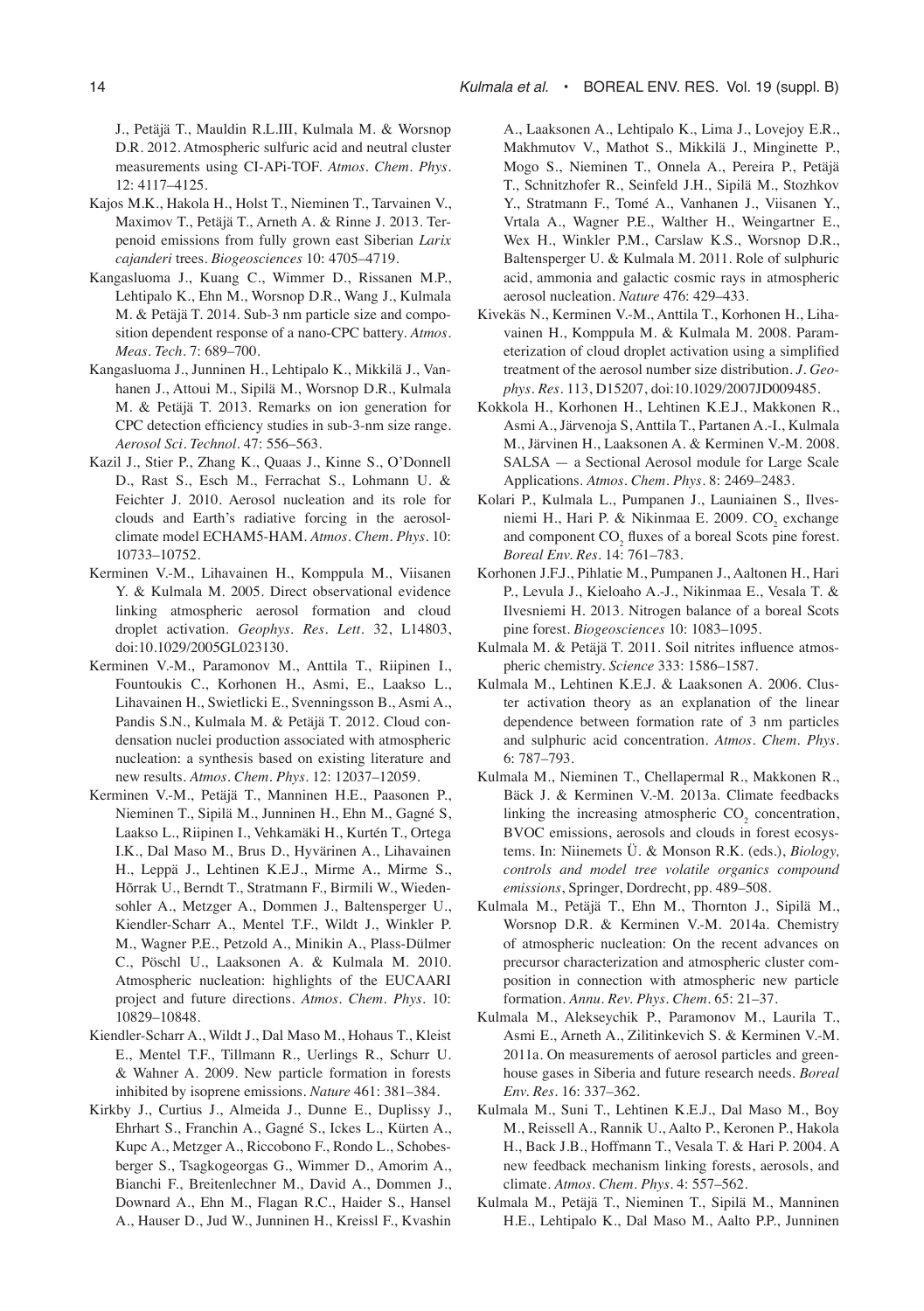H., Paasonen P., Riipinen I., Lehtinen K.E.J., Laaksonen A. & Kerminen V.-M. 2012. Measurement of the nucleation of atmospheric aerosol particles. *Nature Protoc.* 7: 1651–1667.

- Kulmala M., Nieminen T., Nikandrova A., Lehtipalo K., Manninen H.E., Kajos M.K., Kolari P., Lauri A., Petäjä T., Krejci R., Hansson H.-C., Swietlicki E., Lindroth A., Christensen T.R., Arneth A., Hari P., Bäck J., Vesala T. & Kerminen V.-M. 2014:  $CO_2$ -induced terrestrial climate feedback mechanism: From carbon sink to aerosol source and back. *Boreal Env. Res.* 19 (suppl. B): 122–131.
- Kulmala M., Kontkanen J., Junninen H., Lehtipalo K., Manninen H.E., Nieminen T., Petäjä T., Sipilä M., Schobesberger S., Rantala P., Franchin A., Jokinen T., Järvinen E., Äijälä M., Kangasluoma J., Hakala J., Aalto P.P., Paasonen P., Mikkilä J., Vanhanen J., Aalto J., Hakola H., Makkonen U., Ruuskanen T., Mauldin R.L.III, Duplissy J., Vehkamäki H., Bäck J., Kortelainen A., Riipinen I., Kurten T., Johnston M.V., Smith J.N., Ehn M., Mentel T.F., Lehtinen K.E.J., Laaksonen A., Kerminen V.-M. & Worsnop D.R. 2013b. Direct observations of atmospheric aerosol nucleation. *Science* 339: 943–946.
- Kulmala M., Asmi A., Lappalainen H.K., Baltensperger U., Brenguier J.-L., Facchini, M.C., Hansson, H.-C., Hov Ø., O'Dowd C.D., Pöschl U., Wiedensohler A., Boers, R., Boucher O., de Leeuw G., Denier van der Gon H.A.C., Feichter J., Krejci R., Laj, P. Lihavainen H., Lohmann U., McFiggans G., Mentel T., Pilinis C., Riipinen I., Schulz M., Stohl A., Swietlicki E., Vignati E., Alves C., Amann M., Ammann M., Arabas S., Artaxo P., Baars H., Beddows D.C.S., Bergström R., Beukes J.P., Bilde M., Burkhart J.F., Canonaco F., Clegg S.L., Coe H., Crumeyrolle S., D'Anna B., Decesari S., Gilardoni S., Fischer M., Fjaeraa A.M., Fountoukis C., George C., Gomes L., Halloran P., Hamburger T., Harrison R.M., Herrmann H., Hoffmann T., Hoose C., Hu M., Hyvärinen A., Hõrrak U., Iinuma Y., Iversen T., Josipovic M., Kanakidou M., Kiendler-Scharr A., Kirkevåg A., Kiss G., Klimont Z., Kolmonen P., Komppula M., Kristjánsson J.-E., Laakso L., Laaksonen A., Labonnote L., Lanz V.A., Lehtinen K.E.J., Rizzo L.V., Makkonen R., Manninen H.E., McMeeking G., Merikanto J., Minikin A., Mirme S., Morgan W.T., Nemitz E., O'Donnell D., Panwar T.S., Pawlowska H., Petzold A., Pienaar J.J., Pio C., Plass-Duelmer C., Prévôt A.S.H., Pryor S., Reddington C.L., Roberts G., Rosenfeld D., Schwarz J., Seland Ø., Sellegri K., Shen X.J., Shiraiwa M., Siebert H., Sierau B., Simpson D., Sun J.Y., Topping D., Tunved P., Vaattovaara P., Vakkari V., Veefkind J.P., Visschedijk A., Vuollekoski H., Vuolo R., Wehner B., Wildt J., Woodward S., Worsnop D.R., van Zadelhoff G.-J., Zardini A.A., Zhang K., van Zyl P.G., Kerminen V.-M., Carslaw K.S. & Pandis S.N. 2011b. General overview: European Integrated project on Aerosol Cloud Climate and Air Quality interactions (EUCAARI) integrating aerosol research from nano to global scales. *Atmos. Chem. Phys.* 11: 13061–13143.
- Kurtén T., Lane J., Jørgensen S. & Kjaergaard H.G.A. 2011. Computational study of the oxidation of  $SO_2$  to  $SO_3$

by gas-phase organic oxidants. *J. Phys. Chem. A* 115: 8669–8681.

- Kurtén T., Loukonen V., Vehkamäki H. & Kulmala M. 2008. Amines are likely to enhance neutral and ioninduced sulfuric acid-water nucleation in the atmosphere more effectively than ammonia. *Atmos. Chem. Phys.* 8: 4095–4103.
- Kyrö E.-M., Kerminen V.-M., Virkkula A., Dal Maso M., Parshintsev J., Ruíz-Jimenez J., Forsström L., Manninen H.E., Riekkola M.-L., Heinonen P. & Kulmala M. 2013. Antarctic new particle formation from continental biogenic precursors. *Atmos. Chem. Phys*. 13: 3527–3546.
- Laakso L., Merikanto J., Vakkari V., Laakso H., Kulmala M., Molefe M., Kgabi N., Mabaso D., Carslaw K.S., Spracklen D.V., Lee L.A., Reddington C.L. & Kerminen V.-M. 2013. Boundary layer nucleation as a source of new CCN in savannah environment. *Atmos. Chem. Phys.* 13: 1957–1972.
- Laaksonen A., Hamed A., Joutsensaari J., Hiltunen L., Cavalli F., Junkermann W., Asmi A., Fuzzi S. & Facchini M.C. 2005. Cloud condensation nuclei production from nucleation events at a highly polluted region. *Geophys. Res. Lett.* 32, 06812, doi:10.1029/2004GL022092.
- Lappalainen H.K., Sevanto S., Dal Maso M., Taipale R., Kajos M., Kolari P. & Bäck J. 2013. A source orientated approach for estimating day-time concentrations of biogenic volatile organic compounds in an upper layer of a boreal forest canopy. *Boreal Env. Res.* 18: 127–144.
- Le Maire G., Delpierre N., Jung M., Ciais P., Reichstein M., Viovy N., Granier A., Ibrom A., Kolari P., Longdoz B., Moors E.J., Pilegaard K., Rambal S., Richardson A.D. & Vesala T. 2010. Detecting the critical periods that underpin interannual fluctuations in the carbon balance of European forests. *J. Geophys. Res.* 115, G00H03, doi:10.1029/2009jg001244.
- Lehtinen K.E.J., Dal Maso M., Kulmala M. & Kerminen V.-M. 2007. Estimating nucleation rates from apparent particle formation rates and vice-versa: Revised formulation of the Kerminen–Kulmala equation. *J. Aerosol Sci.* 38: 988–994.
- Lehtipalo K., Sipilä M., Riipinen I., Nieminen T. & Kulmala M. 2009. Analysis of atmospheric neutral and charged molecular clusters in boreal forest using pulse-height CPC. *Atmos. Chem. Phys.* 9: 4177–4184.
- Lehtipalo K., Kulmala M., Sipilä M., Petäjä T., Vana M., Ceburnis D., Dupuy R. & O'Dowd C.D. 2010. Nanoparticles in boreal forest and coastal environment: a comparison of observations and implications of the nucleation mechanism. *Atmos. Chem. Phys.* 10: 7009–7016.
- Lehtipalo K., Leppä J., Kontkanen J., Kangasluoma J., Franchin A., Wimmer D., Schobesberger S., Junninen H., Petäjä T., Sipilä M., Mikkilä J., Vanhanen J., Worsnop D.R. & Kulmala M. 2014: Methods for determining particle size distribution and growth rates between 1 and 3 nm using the Particle Size Magnifier. *Boreal Env. Res.* 19 (suppl. B): 215–236.
- Lihavainen H., Kerminen V.-M. & Remer L.A. 2010. Aerosol-cloud interaction determined by both in situ and satellite data over a northern high-latitude site. *Atmos. Chem. Phys.* 10: 10987–10995.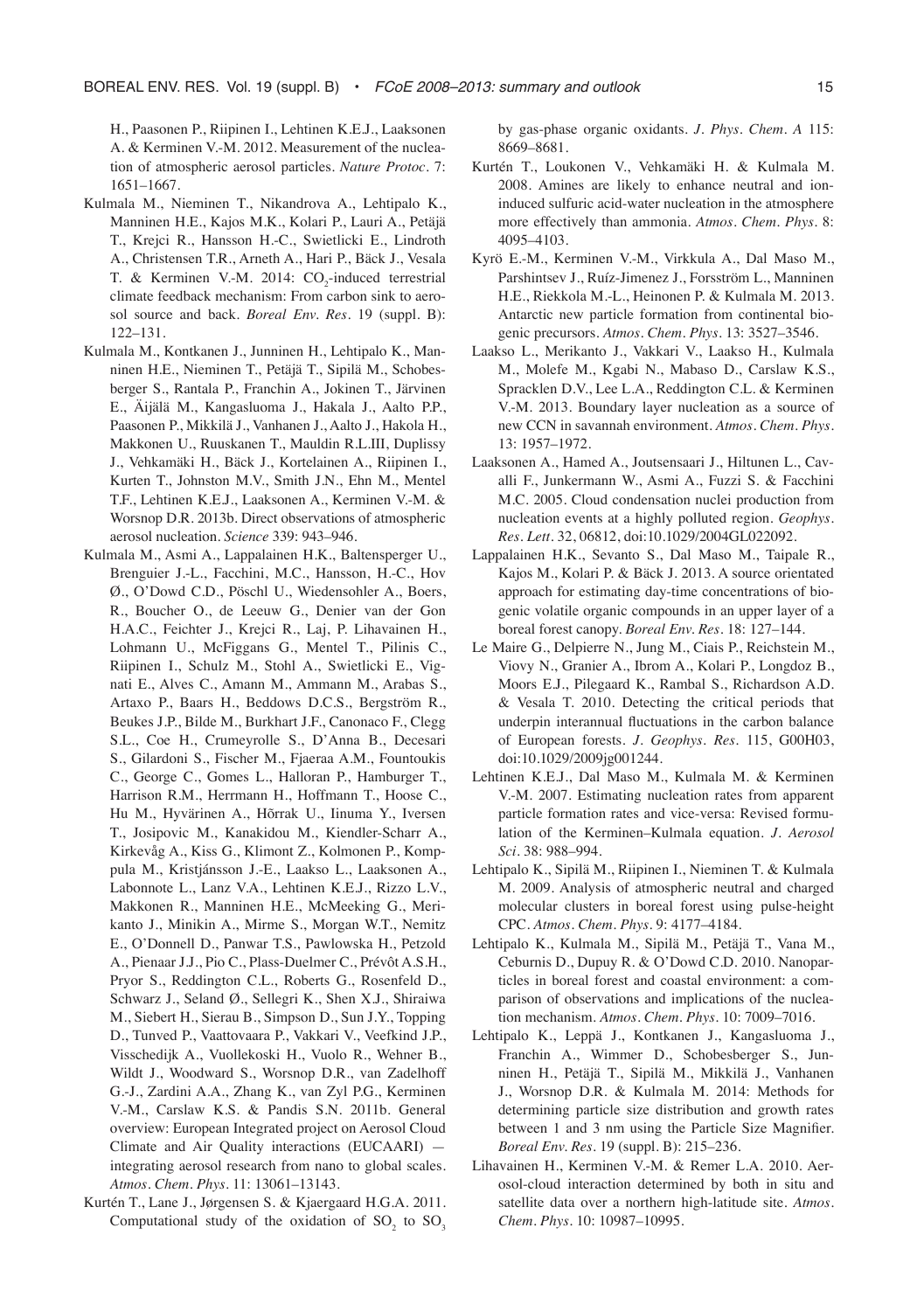- Lihavainen H., Kerminen V.-M., Komppula M., Hatakka J., Aaltonen V., Kulmala M. & Viisanen Y. 2003. Production of "potential" cloud condensation nuclei associated with atmospheric new-particle formation in northern Finland. *J. Geophys. Res.* 108, 4782, doi:10.1029/2003JD003887.
- Lindén A., Heinonsalo J., Buchmann N., Oinonen M., Sonninen E., Hilasvuori E. & Pumpanen J. 2013. Contrasting effects of increased carbon input on boreal SOM decomposition with and without presence of living root system of *P. sylvestris* L. *Plant Soil*, doi:10.1007/s11104-013- 1987-3.
- Lintunen A., Hölttä T. & Kulmala M. 2013. Anatomical regulation of ice nucleation and cavitation helps trees to survive freezing and drought stress. *Scientific Reports* 3, 2031, doi:10.1038/srep02031.
- Magnani F., Mencuccini M., Borghetti M., Berninger F., Delzon S., Grelle A., Hari P., Jarvis P.G., Kolari P., Kowalski A.S., Lankreijer H., Law B.E., Lindroth A., Loustau D., Manca G., Moncrieff J.B., Tedeschi V., Valentini R. & Grace J. 2008. Ecologically implausible carbon response? Reply. *Nature* 451: E3–E4.
- Mahowald N. 2011. Aerosol indirect effect on biogeochemical cycles and climate. *Science* 334: 794–796.
- Makkonen R., Asmi A., Kerminen V.-M., Boy M., Arneth A., Guenthe A. & Kulmala M. 2012a. BVOC-aerosolclimate interactions in the global aerosol–climate model ECHAM5.5-HAM2. *Atmos. Chem. Phys.* 12: 10077– 10096.
- Makkonen R., Asmi A., Kerminen V.-M., Boy M., Arneth A., Hari P. & Kulmala M. 2012b. Air pollution control and decreasing new particle formation lead to strong climate warming. *Atmos. Chem. Phys.* 12: 1515–1524.
- Makkonen R., Romakkaniemi S., Kokkola H., Stier P., Räisänen P., Rast S., Feichter J., Kulmala M. & Laaksonen A. 2012c. Brightening of the global cloud field by nitric acid and the associated radiative forcing. *Atmos. Chem. Phys.* 12: 7625–7633.
- Manninen H.E., Nieminen T., Asmi E., Gagne S., Häkkinen S., Lehtipalo K., Aalto P., Vana M., Mirme A., Mirme S., Hõrrak U., Plass-Dülmer C., Stange G., Kiss G., Hoffer A., Töro N., Moerman M., Henzing B., de Leeuw G., Brinkenberg M., Kouvarakis G.N., Bougiatioti A., Mihalopoulos N., O'Dowd C.D., Ceburnis D., Arneth A., Svenningsson B., Swietlicki E., Tarozzi L., Decesari S., Facchini M.C., Birmili W., Sonntag A., Wiedensohler A., Boulon J., Sellegri K., Laj P., Gysel M., Bukowiecki N., Weingartner E., Wehrle G., Laaksonen A., Hamed A., Joutsensaari J., Petäjä T., Kerminen V.-M. & Kulmala M. 2010. EUCAARI ion spectrometer measurements at 12 European sites — analysis of new particle formation events. *Atmos. Chem. Phys.* 10: 7907–7927.
- Mauldin R.L.III, Berndt T., Sipilä M., Paasonen P., Petäjä T., Kim S., Kurten T., Stratmann F., Kerminen V.-M. & Kulmala M. 2012. A new atmospherically relevant oxidant for sulphur dioxide. *Nature* 488: 193–197.
- Merikanto J., Spracklen D.V., Mann G.W., Pickering S.J. & Carslaw K.S. 2009. Impact of nucleation on global CCN. *Atmos. Chem. Phys.* 9: 8601–8616.
- McGrath M.J., Olenius T., Ortega I.K., Loukonen V., Paasonen P., Kurtén T., Kulmala M. & Vehkamäki H.

2012. Atmospheric Cluster Dynamics Code: a flexible method for solution of the birth–death equations. *Atmos. Chem. Phys.* 12: 2345–2355.

- McMurry P.H. 2000. The history of Condensation Nucleus Counters. *Aerosol Sci. Technol.* 47: 556–563.
- Mirme S., Mirme A., Minikin A., Petzold A., Hõrrak U., Kerminen V.-M. & Kulmala M. 2010. Atmospheric sub-3 nm particles at high altitudes. *Atmos. Chem. Phys.* 10: 437–451.
- Nikinmaa E., Hölttä T., Hari P., Kolari P., Mäkelä A., Sevanto S. & Vesala T. 2013. Assimilate transport in phloem sets conditions for leaf gas exchange. *Plant Cell Environ.* 36: 655–659.
- Nordbo A., Järvi L., Haapanala S., Wood C. & Vesala T. 2012. Fraction of natural area as main predictor of net CO2 emissions from cities. *Geophys. Res. Lett.* 39, L20802, doi:10.1029/2012GL053087.
- Olenius T., Kupiainen O., Ortega I., Kurtén T. & Vehkamäki H. 2013b. Free energy barrier in the growth of sulfuric acid-ammonia and sulfuric acid-dimethylamine clusters. *J. Chem. Phys.* 139, 084312, doi: 10.1063/1.4819024.
- Olenius T., Schobesberger S., Kupiainen O., Franchin A., Junninen H., Ortega I.K., Kurtén T., Loukonen V., Worsnop D., Kulmala M. & Vehkamäki H. 2013a. Comparing simulated and experimental molecular cluster distributions. *Faraday Discuss.* 165: 75–89.
- Paasonen P., Nieminen T., Asmi E., Manninen H.E., Petäjä T., Plass-Dülmer C., Flentje H., Birmili W., Wiedensohler A., Horrak U., Metzger A., Hamed A., Laaksonen A., Facchini M.C., Kerminen V.-M. & Kulmala M. 2010. On the roles of sulphuric acid and low-volatility organic vapours in the initial steps of atmospheric new particle formation. *Atmos. Chem. Phys.* 10: 11223–11242.
- Paasonen P., Asmi A., Petäjä T., Kajos M.K., Äijälä M, Junninen H., Holst T., Abbatt J.P.D., Arneth A., Birmili W., Denier van der Gon H., Hamed A., Hoffer A., Laakso L., Laaksonen A., Leaitch W.R., Plass-Dülmer C., Pryor S.C., Räisänen P., Swietlicki E., Wiedensohler A., Worsnop D.R., Kerminen V.-M. & Kulmala M. 2013. Warming-induced increase in aerosol number concentration likely to moderate climate change: *Nature Geosci*. 6: 438–442.
- Paramonov M., Aalto P.P., Asmi A., Prisle N., Kerminen V.-M., Kulmala M. & Petäjä T. 2013. The analysis of size-segregated cloud condensation nuclei counter (CCNC) data and its implications for cloud droplet activation. *Atmos. Chem. Phys.* 13: 10285–10301.
- Parshintsev J., Ruiz-Jiménez J., Petäjä T., Hartonen K., Kulmala M. & Riekkola M.-L. 2011. Comparison of quartz and teflon filters for simultaneous collection of size separated ultrafine aerosol particles and gas phase zero samples. *Anal. Bioanal. Chem*. 400: 3527–3535.
- Pennington M.R., Bzdek B.R., DePalma J.W., Smith J.N., Kortelainen A.-M., Hildebrandt-Ruiz L., Petäjä T., Kulmala M., Worsnop D.R. & Johnson M.V. 2013. Identification and quantification of particle growth channels during new particle formation. *Atmos. Chem. Phys*. 13: 10215–10225.
- Peräkylä O., Vogt M., Tikkanen O.-P., Laurila T., Kajos M.K., Rantala P.A., Patokoski J., Aalto J., Yli-Juuti T.,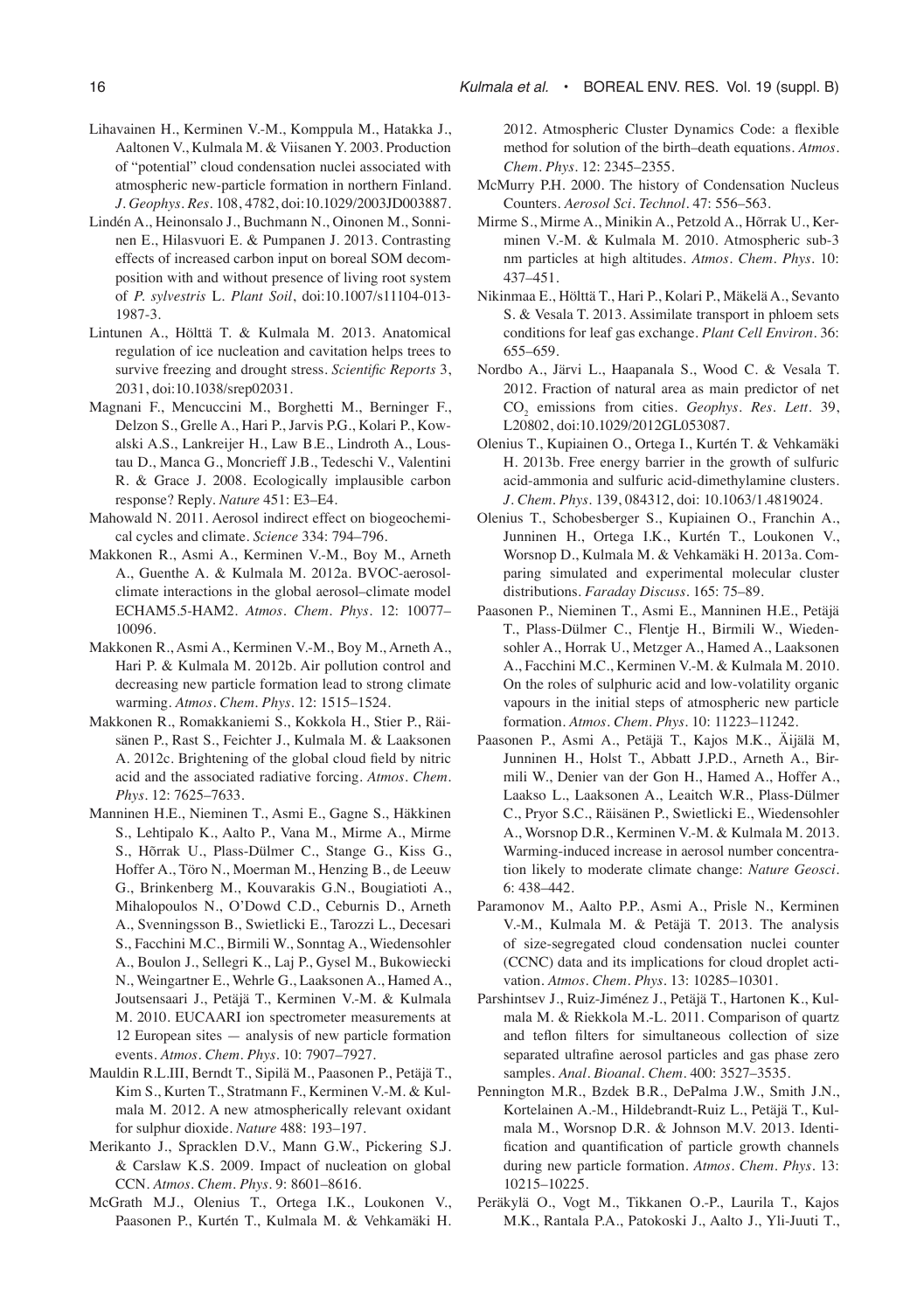Ehn M., Sipilä M., Paasonen P., Rissanen M., Nieminen T., Taipale R., Keronen P., Lappalainen H.K., Ruuskanen T.M., Rinne J., Kerminen V.-M., Kulmala M., Bäck J. & Petäjä T. 2014: Monoterpenes' oxidation capacity and rate over a boreal forest: temporal variation and connection to growth of newly formed particles. *Boreal Env. Res.* 19 (suppl. B): 293–310.

- Petäjä T., Mauldin R.L.III, Kosciuch E., McGrath J., Nieminen T., Adamov A., Kotiaho T. & Kulmala M. 2009. Sulfuric acid and OH concentrations in a boreal forest site. *Atmos. Chem. Phys.* 9: 7435–7448.
- Petäjä T., Sipilä M., Paasonen P., Nieminen T., Kurtén T., Stratmann F., Vehkamäki H., Berndt T. & Kulmala M. 2011. Experimental observation of strongly bound dimers of sulphuric acid: application to nucleation in the atmosphere. *Phys. Rev. Lett.* 106: 228302, doi:10.1103/ PhysRevLett.106.228302.
- Philippin S., Laj P., Putaud J.-P., Wiedensohler A., de Leeuw G., Fjaeraa A.M., Platt U., Baltensperger U. & Fiebig, M. 2009. EUSAAR — an unprecedented network of aerosol observation in Europe. *J. Aerosol Res.* 24: 78–83.
- Piao S., Ciais P., Friedlingstein P., Peylin P., Reichstein M., Luyssaert S., Margolis H., Fang J., Barr A., Chen A., Grelle A., Hollinger D.Y., Laurila T., Lindroth A., Richardson A.D. & Vesala T. 2008. Net carbon dioxide losses of northern ecosystems in response to autumn warming. *Nature* 451: 49–53.
- Porcar-Castell A. 2011. A high-resolution portray of the annual dynamics in photochemical and non-photochemical quenching in needles of *Pinus sylvestris*. *Physiol. Plantarum* 143: 139–153.
- Porcar-Castell A., Garcia-Plazaola J.I., Nichol C.J., Kolari P., Olascoaga B., Kuusinen N., Fernández-Marín B., Pulkkinen M., Juurola E. & Nikinmaa E. 2012a. Physiology of the seasonal relationship between the photochemical reflectance index and photosynthetic light use efficiency. *Oecologia* 170: 313–323.
- Prisle N.L., Dal Maso M. & Kokkola H. 2011. A simple representation of surface active organic aerosol in cloud droplet formation. *Atmos. Chem. Phys.* 11: 4073–4083.
- Prisle N.L., Asmi A. Topping D., Partanen A.-I., Romakkaniemi S., Dal Maso M., Kulmala M., Laaksonen A., Lehtinen K.E.J., McFiggans G. & Kokkola H. 2012. Surfactant effects in global simulations of cloud droplet activation. *Geophys. Res. Lett*. 39, L05802, doi:10.1029/2011GL050467.
- Pumpanen J.S., Heinonsalo J., Rasilo T., Hurme K.-R. & Ilvesniemi H. 2009. Carbon balance and allocation of assimilated  $CO<sub>2</sub>$  in Scots pine, Norway spruce and silver birch seedlings determined with gas exchange measurements and 14C pulse labelling in laboratory conditions. *Trees Struct. Funct.* 23: 611–621.
- Pumpanen J., Heinonsalo J., Rasilo T. & Ilvesniemi H. 2012. The effects of soil and air temperature on  $CO<sub>2</sub>$  exchange and net biomass accumulation in Norway spruce, Scots pine and silver birch seedlings. *Tree Physiol.* 32: 724–736.
- Raes F., Liao H., Chen W.-T. & Seinfeld J.H. 2010. Atmospheric chemistry-climate feedbacks. *J. Geophys. Res*. 115, D12121, doi:10.1029/2009JD013300.

Raatikainen T. & Laaksonen A. 2011. Simplified treatment

of surfactant effects on cloud drop activation. *Geosci. Model Dev.* 4: 107–116.

- Rasilo T., Ojala A., Huotari J. & Pumpanen J. 2012. Rain induced changes in  $CO_2$  concentrations in the soil-lakebrook continuum of a boreal forested catchment. *Vadose Zone J*. 11, doi:10.2136/vzj2011.0039.
- Riipinen I., Pierce J.R., Yli-Juuti T., Nieminen T., Häkkinen S., Ehn M., Junninen H., Lehtipalo K., Petäjä T., Slowik J., Chang R., Shantz N.C., Abbatt J., Leaitch W.R., Kerminen V.-M., Worsnop D.R., Pandis S.N., Donahue N.M. & Kulmala M. 2011. Organic condensation: a vital link connecting aerosol formation to cloud condensation nuclei (CCN) concentrations. *Atmos. Chem. Phys.* 11: 3865–3878.
- Riipinen I., Yli-Juuti T., Pierce J.R., Petäjä T., Worsnop D.R., Kulmala M. & Donahue N.M. 2012. The contribution of organics to atmospheric nanoparticle growth. *Nature Geosci*. 5: 453–458.
- Rinne J., Markkanen T., Ruuskanen T. M., Petäjä T., Keronen P., Tang M.J., Crowley J.N., Rannik Ü. & Vesala T. 2012. Effect of chemical degradation on fluxes of reactive compounds — a study with a stochastic Lagrangian transport model. *Atmos. Chem. Phys.* 12: 4843–4854.
- Romakkaniemi S., Arola A., Kokkola H., Birmili W., Tuch T.M., Kerminen V.-M., Räisänen P., Smith J., Korhonen H. & Laaksonen A. 2012. Effect of aerosol size distribution changes on AOD, CCN and cloud droplet number concentration: case studies from Erfurt and Melpitz, Germany. *J. Geophys. Res*. 117, D07202, doi:10.1029/2011JD017091.
- Romakkaniemi S., Jaatinen A., Laaksonen A., Nenes A. & Raatikainen T. 2013. The effect of phase partitioning of semivolatile compounds on the measured CCN activity of aerosol particles. *Atmos. Meas. Tech. Discuss.* 6: 8413–8433.
- Romakkaniemi S., Kokkola H., Smith J.N., Prisle N.L., Schwier A.N., McNeill V.F. & Laaksonen A. 2011. Partitioning of semivolatile surface active compounds between bulk, surface and gas phase. *Geophys. Res. Lett.* 38, L03807, doi:10.1029/2010GL046147.
- Rosenfeld D., Lohmann U., Raga G.B., O'Dowd C.D., Kulmala M., Fuzzi S., Reissell A. & Andreae M.O. 2008. Flood or drought: How do aerosols affect precipitation? *Science* 321: 1309–1313.
- Ruiz-Jimenez J., Parshintsev J., Laitinen T., Hartonen K., Riekkola M.-L., Petäjä T., Virkkula A. & Kulmala M. 2011. A complete methodology for the reliable collection, sample preparation, separation and determination of organic compounds in ultrafine 30 nm, 40 nm and 50 nm atmospheric aerosol particles. *Anal. Methods* 3: 2501–2509.
- Ruiz-Jimenez J., Parshintsev J., Laitinen T., Hartonen K., Petäjä T., Kulmala M. & Riekkola M.-L. 2012. Influence of the sampling site, the season of the year, the particle size and the number of nucleation events on the chemical composition of atmospheric ultrafine and total suspended particles. *Atmos. Environ.* 49: 60–68.
- Russell A.G. & Brunekreef B. 2009. A focus on particulate matter and health. *Environ. Sci. Technol.* 43: 4620-4625.
- Saros M.T., Stolzenburg M.R., Marti J.J. & McMurry P.H.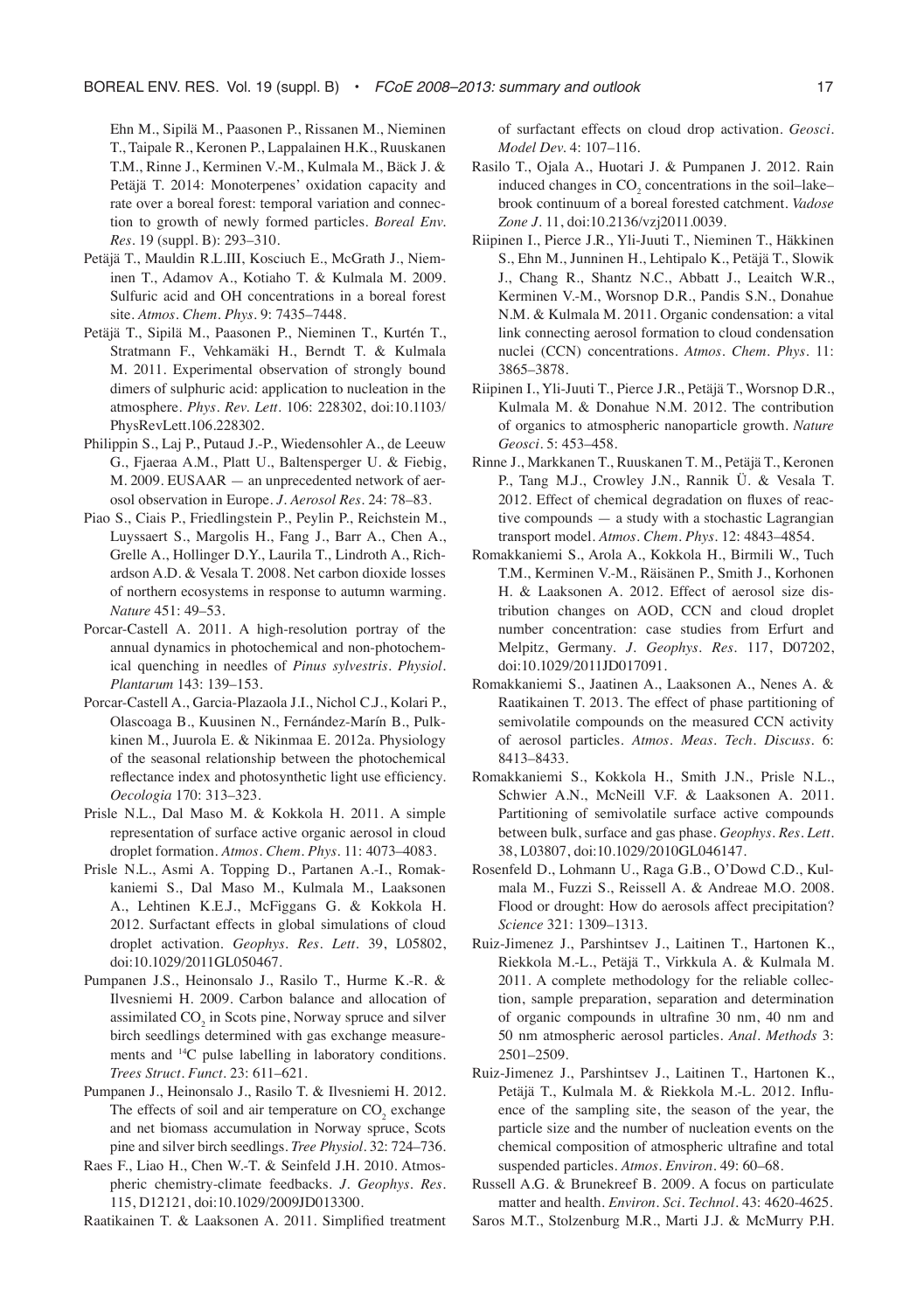1996. Ultrafine aerosol measurement using a Condensation Nucleus Counter with Pulse Height Analysis. *Aerosol Sci. Technol.* 25: 200–213.

- Schobesberger S., Junninen H., Bianchi F., Lönn G., Ehn M., Lehtipalo K., Dommen J., Ehrhart S., Ortega I.K., Franchin A., Nieminen T., Riccobono F., Hutterli M., Duplissy J., Almeida J., Amorim A., Breitenlechner M., Downard A.J., Dunne E.M., Flagan R.C., Kajos M., Keskinen H., Kirkby J., Kupc A., Kürten A., Kurtén T., Laaksonen A., Mathot S., Onnela A., Praplan A.P., Rondo L., Santos F.D., Schallhart S., Schnitzhofer R., Sipilä M., Tomé A., Tsagkogeorgas G., Vehkamäki H., Wimmer D., Baltensperger U., Carslaw K.S., Curtius J., Hansel A., Petäjä T., Kulmala M., Donahue N.M. & Worsnop D.R. 2013. Molecular understanding of atmospheric particle formation from sulfuric acid and large oxidized organic molecules. *Proc. Acad. Natl. Sci. USA* 110: 17223–17228.
- Sgro L.A. & de la Mora J.F. 2004. A simple turbulent mixing CNC for charged particle detection down to 1.2 nm. *Aerosol Sci. Technol.* 38: 1–11.
- Shindell D., Kuylenstierna J.C.I., Vignati E., van Dingenen R., Amann M., Klimont Z., Anenberg S.C., Muller N., Janssens-Maenhout G., Raes F., Scwartz J., Faluvegi G., Pozzoli L., Kupiainen K., Höglund-Isaksson L., Emberson L., Streets D., Ramanathan V., Hicks K., Oanh NT.K., Milly G., Williams M., Demkine V. & Fowler D. 2012. Simultaneously mitigating near-term climate change and improving human health and food security. *Science* 335: 183–188.
- Sihto S.-L., Mikkilä J., Vanhanen J., Ehn M., Liao L., Lehtipalo K., Aalto P.P., Duplissy J., Petäjä T., Kerminen V.-M., Boy M. & Kulmala M. 2011. Seasonal variation of CCN concentrations and aerosol activation properties in boreal forest. *Atmos. Chem. Phys.* 11: 13269–13285.
- Sipilä M., Lehtipalo K., Attoui M., Neitola K., Petäjä T., Aalto P.P., O'Dowd C.D. & Kulmala M. 2009. Laboratory verification of PHCPC's ability to monitor atmospheric sub-3 nm clusters. *Aerosol Sci. Technol.* 43: 126–135.
- Sipilä M., Berndt T., Petäjä T., Brus D., Vanhanen J., Stramann F., Patokoski J., Mauldin R.L.III, Hyvärinen A.-P., Lihavainen H. & Kulmala M. 2010. The role of sulfuric acid in atmospheric nucleation. *Science* 327: 1243–1246.
- Smith J.N., Barsanti K.C., Friedli H.R., Ehn M., Kulmala M., Collins D.R., Scheckman J.H., Williams B.J. & McMurry P.H. 2010. Observations of aminium salts in atmospheric nanoparticles and possible climatic implications. *Proc. Acad. Natl. Sci. USA* 107: 6634–6639.
- Sorjamaa R. & Laaksonen A. 2006. The influence of surfactant properties on critical supersaturations of cloud condensation nuclei. *J. Aerosol Sci.* 37: 1730–1736.
- Spracklen D.V., Carslaw K.S., Kulmala M., Kerminen V.-M., Sihto S.-L., Riipinen I., Merikanto J., Mann G.W., Chipperfield M.P., Wiedensohler A., Birmili W. & Lihavainen H. 2008. Contribution of particle formation to global cloud condensation nuclei concentrations. *Geophys. Res. Lett.* 35, 06808, doi:10.1029/2007GL033038.
- Taipale R., Sarnela N., Rissanen M., Junninen H., Rantala P., Korhonen F., Siivola E., Berndt T., Kulmala M., Maul-

din R.L.III, Petäjä T. & Sipilä M. 2014: New instrument for measuring atmospheric concentrations of non-OH oxidants of SO<sub>2</sub>. *Boreal Env. Res.* 19 (suppl. B): 55–70.

- Thum T., Aalto T., Laurila T., Aurela M., Hatakka J., Lindroth A. & T. Vesala T. 2009. Spring initiation and autumn cessation of boreal coniferous forest  $CO<sub>2</sub>$  exchange assessed by meteorological and biological variables. *Tellus* 61B: 701–717.
- Thum T., Räisänen P., Sevanto S., Tuomi M., Reick C., Vesala T., Raddatz T., Aalto T., Järvinen H., Altimir N., Pilegaard K., Zoltan N., Rambal S. & Liski J. 2011. Soil carbon model alternatives for ECHAM5/ JSBACH climate model: evaluation and impacts on global carbon cycle estimates. *J. Geophys. Res.* 116, G02028, doi:10.1029/2010JG001612.
- Vanhanen J., Mikkilä J., Lehtipalo K., Sipilä M., Manninen H.E., Siivola E., Petäjä T. & Kulmala M. 2011. Particle size magnifier for nano-CN detection. *Aerosol Sci. Technol*. 45: 533–542.
- Vesala T., Launiainen S., Kolari P., Pumpanen J., Sevanto S., Hari P., Nikinmaa E., Kaski P., Mannila H., Ukkonen E., Piao S. & Ciais P. 2010. Autumn temperature and carbon balance of a boreal Scots pine forest in southern Finland. *Biogeosciences* 7: 163–176.
- Virtanen A., Joutsensaari J., Koop T., Kannosto J., Yli-Pirila P., Leskinen J., Makela J.M., Holopainen J.K., Poeschl U., Kulmala M., Worsnop D.R. & Laaksonen A. 2010. An amorphous solid state of biogenic secondary organic aerosol particles. *Nature* 467: 824–827.
- Vogel A.L., Äijälä M., Corrigan A.L., Junninen H., Ehn M., Petäjä T., Worsnop D.R., Kulmala M., Russell L.M., Williams J. & Hoffmann T. 2013. *In-situ* submicron organic aerosol characterization at a boreal forest research station during HUMPPA-COPEC 2010 using soft and hard ionization mass spectrometry. *Atmos. Chem. Phys.* 13: 10933–10950.
- Wang M. & Penner J.E. 2009. Aerosol indirect forcing in a global model with particle nucleation. *Atmos. Chem. Phys*. 9: 239–260.
- Wanner H., Beer J., Bütikofer J., Crowley T.J., Cubasch U., Flückiger J., Goosse H., Grosjean M., Joos F., Kaplan J.O., Küttel M., Müller S.A., Prentice I.C., Solomina O., Stocker T.F., Tarasov P., Wagner M. & Widmann M. 2008. Mid- to late Holocene climate change: an overview. *Quaternary Sci. Rev.* 27: 1791–1828.
- Weber R.J., Marti J.J., McMurry P.H., Eisele F.L., Tanner D.J. & Jefferson A. 1996. Measured atmospheric new particle formation rates: Implications for nucleation mechanisms. *Chem. Eng. Commun.* 151: 53–64.
- Williams J., Crowley J., Fischer H., Harder H., Martinez M., Petäjä T., Rinne J., Bäck J., Boy M., Dal Maso M., Hakala J., Kajos M., Keronen P., Rantala P., Aalto J., Aaltonen H., Paatero J., Vesala T., Hakola H., Levula J., Pohja T., Herrmann F., Auld J., Mesarchaki E., Song W., Yassaa N., Nölscher A., Johnson A. M., Custer T., Sinha V., Thieser J., Pouvesle N., Taraborrelli D., Tang M.J., Bozem H., Hosaynali-Beygi Z., Axinte R., Oswald R., Novelli A., Kubistin D., Hens K., Javed U., Trawny K., Breitenberger C., Hidalgo P.J., Ebben C.J., Geiger F.M., Corrigan A.L., Russell L.M., Ouwersloot